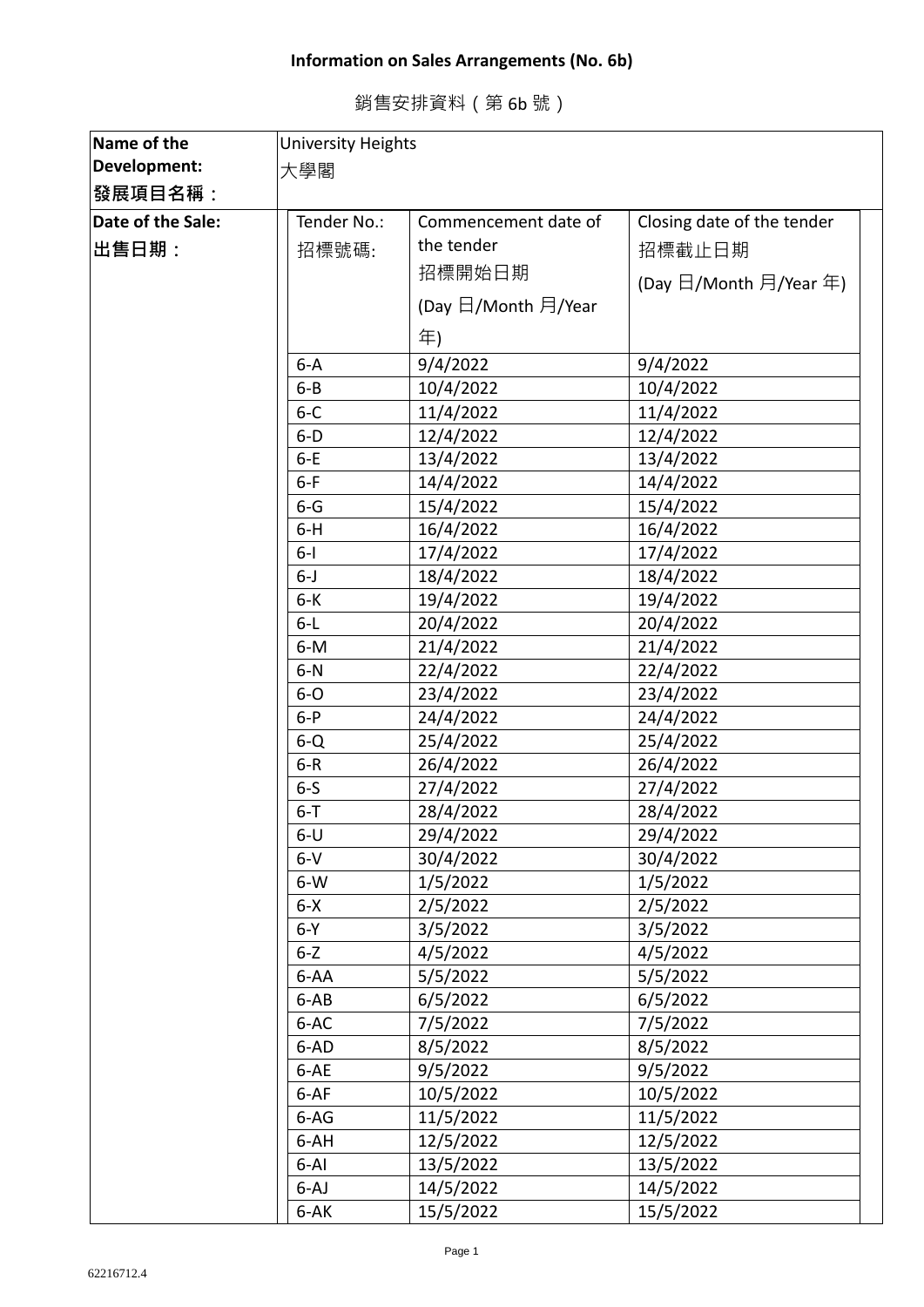|                   | 6-AL     | 16/5/2022 | 16/5/2022 |
|-------------------|----------|-----------|-----------|
|                   | 6-AM     | 17/5/2022 | 17/5/2022 |
|                   | 6-AN     | 18/5/2022 | 18/5/2022 |
|                   | $6-AO$   | 19/5/2022 | 19/5/2022 |
|                   | $6-AP$   | 20/5/2022 | 20/5/2022 |
|                   | 6-AQ     | 21/5/2022 | 21/5/2022 |
|                   | 6-AR     | 22/5/2022 | 22/5/2022 |
|                   | $6-AS$   | 23/5/2022 | 23/5/2022 |
|                   | 6-AT     | 24/5/2022 | 24/5/2022 |
|                   | 6-AU     | 25/5/2022 | 25/5/2022 |
|                   | 6-AV     | 26/5/2022 | 26/5/2022 |
|                   | 6-AW     | 27/5/2022 | 27/5/2022 |
|                   | $6 - AX$ | 28/5/2022 | 28/5/2022 |
|                   | $6 - AY$ | 29/5/2022 | 29/5/2022 |
|                   | $6 - AZ$ | 30/5/2022 | 30/5/2022 |
|                   | 6-BA     | 31/5/2022 | 31/5/2022 |
|                   | 6-BB     | 1/6/2022  | 1/6/2022  |
|                   | 6-BC     | 2/6/2022  | 2/6/2022  |
|                   | 6-BD     | 3/6/2022  | 3/6/2022  |
|                   | 6-BE     | 4/6/2022  | 4/6/2022  |
|                   | $6-BF$   | 5/6/2022  | 5/6/2022  |
|                   | $6 - BG$ | 6/6/2022  | 6/6/2022  |
|                   | 6-BH     | 7/6/2022  | 7/6/2022  |
|                   | $6 - B1$ | 8/6/2022  | 8/6/2022  |
|                   | $6 - BJ$ | 9/6/2022  | 9/6/2022  |
|                   | 6-BK     | 10/6/2022 | 10/6/2022 |
|                   | $6 - BL$ | 11/6/2022 | 11/6/2022 |
|                   | 6-BM     | 12/6/2022 | 12/6/2022 |
|                   | 6-BN     | 13/6/2022 | 13/6/2022 |
|                   | 6-BO     | 14/6/2022 | 14/6/2022 |
|                   | 6-BP     | 15/6/2022 | 15/6/2022 |
|                   | 6-BQ     | 16/6/2022 | 16/6/2022 |
|                   | 6-BR     | 17/6/2022 | 17/6/2022 |
|                   | $6 - BS$ | 18/6/2022 | 18/6/2022 |
|                   | $6 - BT$ | 19/6/2022 | 19/6/2022 |
|                   | 6-BU     | 20/6/2022 | 20/6/2022 |
|                   | 6-BV     | 21/6/2022 | 21/6/2022 |
|                   | 6-BW     | 22/6/2022 | 22/6/2022 |
|                   | $6 - BX$ | 23/6/2022 | 23/6/2022 |
|                   | 6-BY     | 24/6/2022 | 24/6/2022 |
|                   | $6 - BZ$ | 25/6/2022 | 25/6/2022 |
|                   | 6-CA     | 26/6/2022 | 26/6/2022 |
|                   | 6-CB     | 27/6/2022 | 27/6/2022 |
|                   | 6-CC     | 28/6/2022 | 28/6/2022 |
|                   | 6-CD     | 29/6/2022 | 29/6/2022 |
|                   | 6-CE     | 30/6/2022 | 30/6/2022 |
| Time of the Sale: |          |           |           |
| 出售時間:             |          |           |           |
|                   |          |           |           |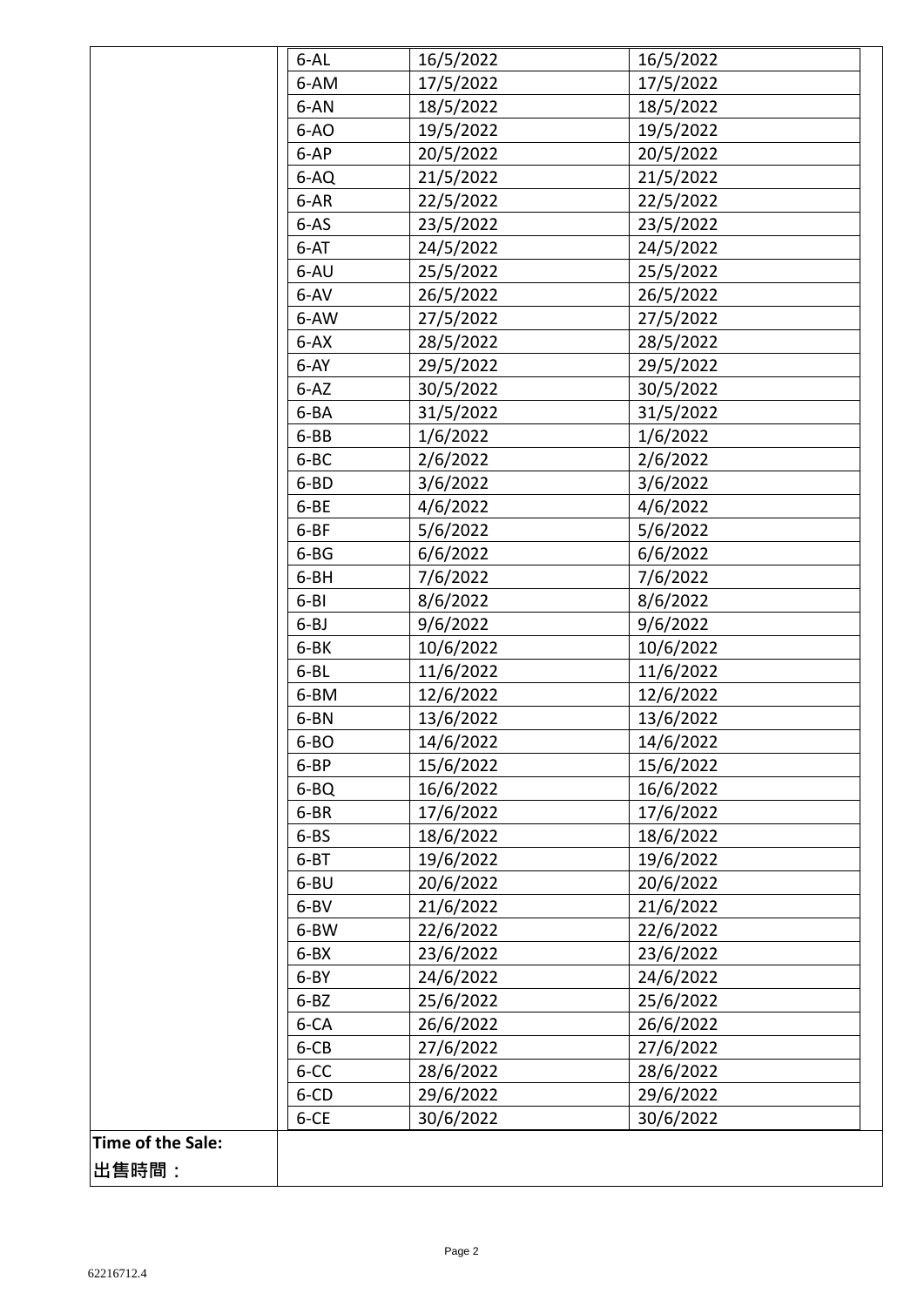| Tender  | Commencement date and time |           | Closing date and time of the |           |
|---------|----------------------------|-----------|------------------------------|-----------|
| $No.$ : | of the tender              |           | tender                       |           |
| 招標號     | 招標開始日期及時間                  |           | 招標截止日期及時間                    |           |
| 碼:      |                            |           |                              |           |
|         | Date 日期                    | Time 時間   | Date 日期                      | Time 時間   |
|         | (Day $\boxdot$ /Month      |           | (Day $\boxdot$ /Month        |           |
|         | 月/Year 年)                  |           | 月/Year 年)                    |           |
| $6-A$   | 9/4/2022                   | 1:00 p.m. | 9/4/2022                     | 2:00 p.m. |
|         |                            | 下午1時      |                              | 下午 2時     |
| $6 - B$ | 10/4/2022                  | 1:00 p.m. | 10/4/2022                    | 2:00 p.m. |
|         |                            | 下午1時      |                              | 下午 2時     |
| $6 - C$ | 11/4/2022                  | 1:00 p.m. | 11/4/2022                    | 2:00 p.m. |
|         |                            | 下午1時      |                              | 下午 2時     |
| $6-D$   | 12/4/2022                  | 1:00 p.m. | 12/4/2022                    | 2:00 p.m. |
|         |                            | 下午1時      |                              | 下午 2時     |
| $6-E$   | 13/4/2022                  | 1:00 p.m. | 13/4/2022                    | 2:00 p.m. |
|         |                            | 下午1時      |                              | 下午 2時     |
| $6-F$   | 14/4/2022                  | 1:00 p.m. | 14/4/2022                    | 2:00 p.m. |
|         |                            | 下午1時      |                              | 下午 2時     |
| $6 - G$ | 15/4/2022                  | 1:00 p.m. | 15/4/2022                    | 2:00 p.m. |
|         |                            | 下午1時      |                              | 下午 2時     |
| $6-H$   | 16/4/2022                  | 1:00 p.m. | 16/4/2022                    | 2:00 p.m. |
|         |                            | 下午1時      |                              | 下午2時      |
| $6 - 1$ | 17/4/2022                  | 1:00 p.m. | 17/4/2022                    | 2:00 p.m. |
|         |                            | 下午1時      |                              | 下午2時      |
| $6 - J$ | 18/4/2022                  | 1:00 p.m. | 18/4/2022                    | 2:00 p.m. |
|         |                            | 下午1時      |                              | 下午 2時     |
| $6-K$   | 19/4/2022                  | 1:00 p.m. | 19/4/2022                    | 2:00 p.m. |
|         |                            | 下午1時      |                              | 下午 2時     |
| $6-L$   | 20/4/2022                  | 1:00 p.m. | 20/4/2022                    | 2:00 p.m. |
|         |                            | 下午1時      |                              | 下午2時      |
| $6-M$   | 21/4/2022                  | 1:00 p.m. | 21/4/2022                    | 2:00 p.m. |
|         |                            | 下午1時      |                              | 下午 2時     |
| $6-N$   | 22/4/2022                  | 1:00 p.m. | 22/4/2022                    | 2:00 p.m. |
|         |                            | 下午1時      |                              | 下午2時      |
| $6-0$   | 23/4/2022                  | 1:00 p.m. | 23/4/2022                    | 2:00 p.m. |
|         |                            | 下午1時      |                              | 下午2時      |
| $6-P$   | 24/4/2022                  | 1:00 p.m. | 24/4/2022                    | 2:00 p.m. |
|         |                            | 下午1時      |                              | 下午2時      |
| $6 - Q$ | 25/4/2022                  | 1:00 p.m. | 25/4/2022                    | 2:00 p.m. |
|         |                            | 下午1時      |                              | 下午2時      |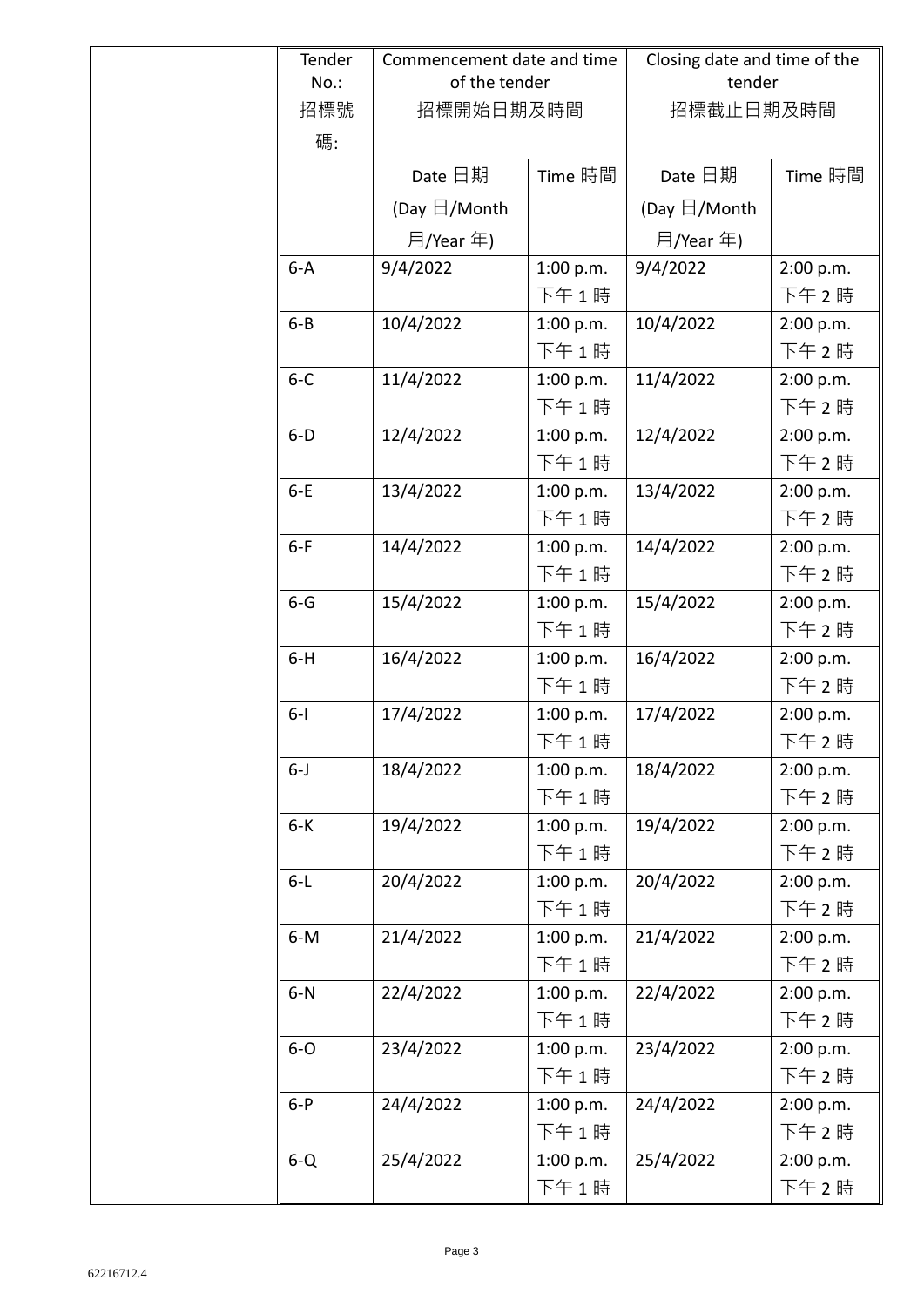| $6 - R$  | 26/4/2022 | 1:00 p.m. | 26/4/2022 | 2:00 p.m. |
|----------|-----------|-----------|-----------|-----------|
|          |           | 下午1時      |           | 下午 2時     |
| $6-5$    | 27/4/2022 | 1:00 p.m. | 27/4/2022 | 2:00 p.m. |
|          |           | 下午1時      |           | 下午 2時     |
| $6 - T$  | 28/4/2022 | 1:00 p.m. | 28/4/2022 | 2:00 p.m. |
|          |           | 下午1時      |           | 下午2時      |
| $6-U$    | 29/4/2022 | 1:00 p.m. | 29/4/2022 | 2:00 p.m. |
|          |           | 下午1時      |           | 下午2時      |
| $6-V$    | 30/4/2022 | 1:00 p.m. | 30/4/2022 | 2:00 p.m. |
|          |           | 下午1時      |           | 下午2時      |
| $6-W$    | 1/5/2022  | 1:00 p.m. | 1/5/2022  | 2:00 p.m. |
|          |           | 下午1時      |           | 下午2時      |
| $6 - X$  | 2/5/2022  | 1:00 p.m. | 2/5/2022  | 2:00 p.m. |
|          |           | 下午1時      |           | 下午2時      |
| $6-Y$    | 3/5/2022  | 1:00 p.m. | 3/5/2022  | 2:00 p.m. |
|          |           | 下午1時      |           | 下午2時      |
| $6 - Z$  | 4/5/2022  | 1:00 p.m. | 4/5/2022  | 2:00 p.m. |
|          |           | 下午1時      |           | 下午 2時     |
| 6-AA     | 5/5/2022  | 1:00 p.m. | 5/5/2022  | 2:00 p.m. |
|          |           | 下午1時      |           | 下午 2 時    |
| $6-AB$   | 6/5/2022  | 1:00 p.m. | 6/5/2022  | 2:00 p.m. |
|          |           | 下午1時      |           | 下午 2 時    |
| 6-AC     | 7/5/2022  | 1:00 p.m. | 7/5/2022  | 2:00 p.m. |
|          |           | 下午1時      |           | 下午 2時     |
| 6-AD     | 8/5/2022  | 1:00 p.m. | 8/5/2022  | 2:00 p.m. |
|          |           | 下午1時      |           | 下午2時      |
| 6-AE     | 9/5/2022  | 1:00 p.m. | 9/5/2022  | 2:00 p.m. |
|          |           | 下午1時      |           | 下午2時      |
| $6-AF$   | 10/5/2022 | 1:00 p.m. | 10/5/2022 | 2:00 p.m. |
|          |           | 下午1時      |           | 下午2時      |
| $6-AG$   | 11/5/2022 | 1:00 p.m. | 11/5/2022 | 2:00 p.m. |
|          |           | 下午1時      |           | 下午2時      |
| 6-AH     | 12/5/2022 | 1:00 p.m. | 12/5/2022 | 2:00 p.m. |
|          |           | 下午1時      |           | 下午2時      |
| $6 - AI$ | 13/5/2022 | 1:00 p.m. | 13/5/2022 | 2:00 p.m. |
|          |           | 下午1時      |           | 下午 2時     |
| $6 - AJ$ | 14/5/2022 | 1:00 p.m. | 14/5/2022 | 2:00 p.m. |
|          |           | 下午1時      |           | 下午 2時     |
| 6-AK     | 15/5/2022 | 1:00 p.m. | 15/5/2022 | 2:00 p.m. |
|          |           | 下午1時      |           | 下午 2時     |
| $6 - AL$ | 16/5/2022 | 1:00 p.m. | 16/5/2022 | 2:00 p.m. |
|          |           | 下午1時      |           | 下午2時      |
|          |           |           |           |           |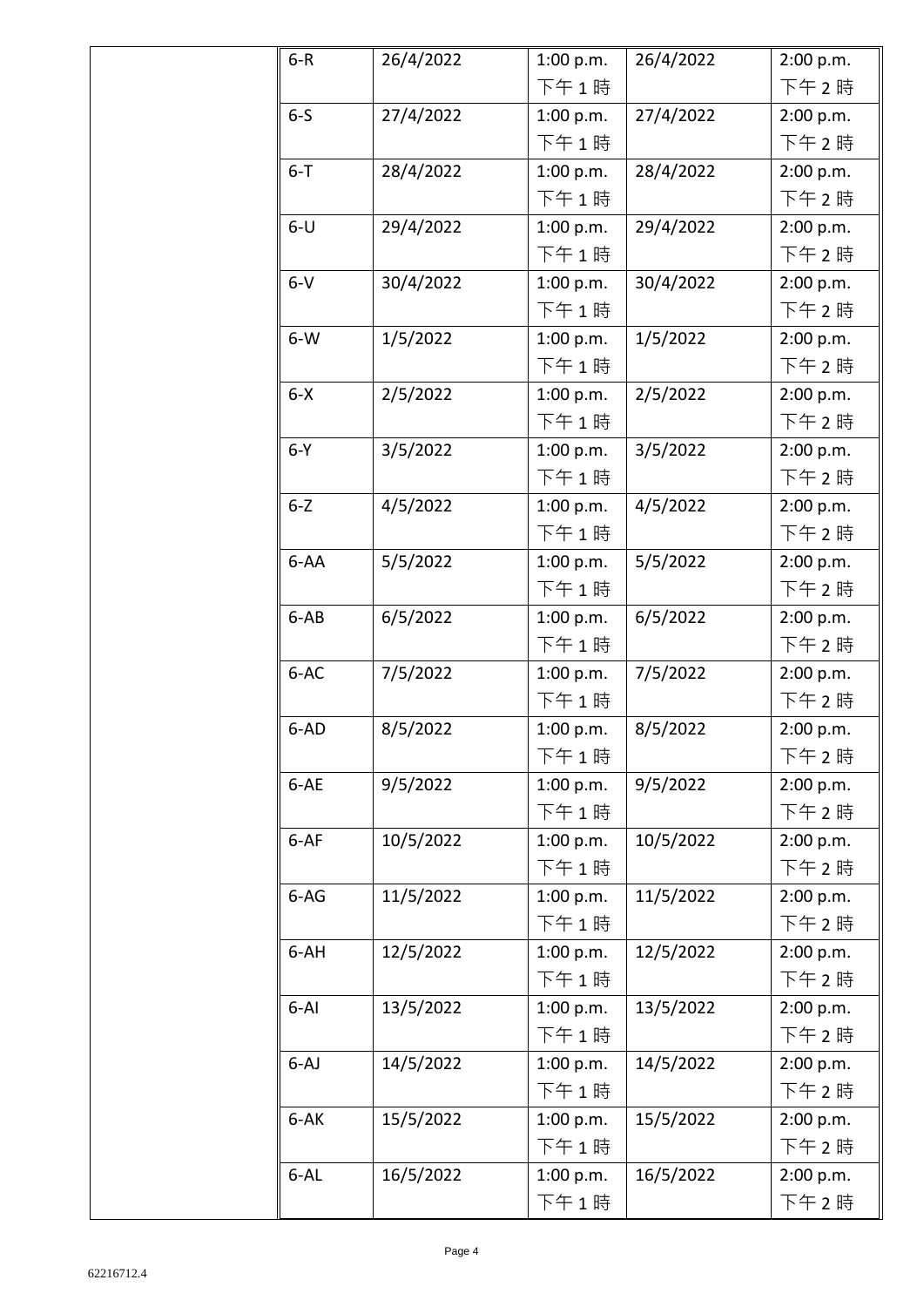| 6-AM     | 17/5/2022 | 1:00 p.m. | 17/5/2022 | 2:00 p.m. |
|----------|-----------|-----------|-----------|-----------|
|          |           | 下午1時      |           | 下午 2時     |
| 6-AN     | 18/5/2022 | 1:00 p.m. | 18/5/2022 | 2:00 p.m. |
|          |           | 下午1時      |           | 下午 2時     |
| $6-AO$   | 19/5/2022 | 1:00 p.m. | 19/5/2022 | 2:00 p.m. |
|          |           | 下午1時      |           | 下午2時      |
| 6-AP     | 20/5/2022 | 1:00 p.m. | 20/5/2022 | 2:00 p.m. |
|          |           | 下午1時      |           | 下午2時      |
| 6-AQ     | 21/5/2022 | 1:00 p.m. | 21/5/2022 | 2:00 p.m. |
|          |           | 下午1時      |           | 下午2時      |
| 6-AR     | 22/5/2022 | 1:00 p.m. | 22/5/2022 | 2:00 p.m. |
|          |           | 下午1時      |           | 下午2時      |
| $6-AS$   | 23/5/2022 | 1:00 p.m. | 23/5/2022 | 2:00 p.m. |
|          |           | 下午1時      |           | 下午2時      |
| $6-AT$   | 24/5/2022 | 1:00 p.m. | 24/5/2022 | 2:00 p.m. |
|          |           | 下午1時      |           | 下午 2 時    |
| 6-AU     | 25/5/2022 | 1:00 p.m. | 25/5/2022 | 2:00 p.m. |
|          |           | 下午1時      |           | 下午 2 時    |
| $6 - AV$ | 26/5/2022 | 1:00 p.m. | 26/5/2022 | 2:00 p.m. |
|          |           | 下午1時      |           | 下午 2 時    |
| 6-AW     | 27/5/2022 | 1:00 p.m. | 27/5/2022 | 2:00 p.m. |
|          |           | 下午1時      |           | 下午 2 時    |
| $6 - AX$ | 28/5/2022 | 1:00 p.m. | 28/5/2022 | 2:00 p.m. |
|          |           | 下午1時      |           | 下午2時      |
| $6-AY$   | 29/5/2022 | 1:00 p.m. | 29/5/2022 | 2:00 p.m. |
|          |           | 下午1時      |           | 下午 2 時    |
| $6 - AZ$ | 30/5/2022 | 1:00 p.m. | 30/5/2022 | 2:00 p.m. |
|          |           | 下午1時      |           | 下午 2時     |
| 6-BA     | 31/5/2022 | 1:00 p.m. | 31/5/2022 | 2:00 p.m. |
|          |           | 下午1時      |           | 下午 2 時    |
| 6-BB     | 1/6/2022  | 1:00 p.m. | 1/6/2022  | 2:00 p.m. |
|          |           | 下午1時      |           | 下午2時      |
| 6-BC     | 2/6/2022  | 1:00 p.m. | 2/6/2022  | 2:00 p.m. |
|          |           | 下午1時      |           | 下午2時      |
| 6-BD     | 3/6/2022  | 1:00 p.m. | 3/6/2022  | 2:00 p.m. |
|          |           | 下午1時      |           | 下午2時      |
| 6-BE     | 4/6/2022  | 1:00 p.m. | 4/6/2022  | 2:00 p.m. |
|          |           | 下午1時      |           | 下午2時      |
| $6 - BF$ | 5/6/2022  | 1:00 p.m. | 5/6/2022  | 2:00 p.m. |
|          |           | 下午1時      |           | 下午 2 時    |
| $6 - BG$ | 6/6/2022  | 1:00 p.m. | 6/6/2022  | 2:00 p.m. |
|          |           | 下午1時      |           | 下午2時      |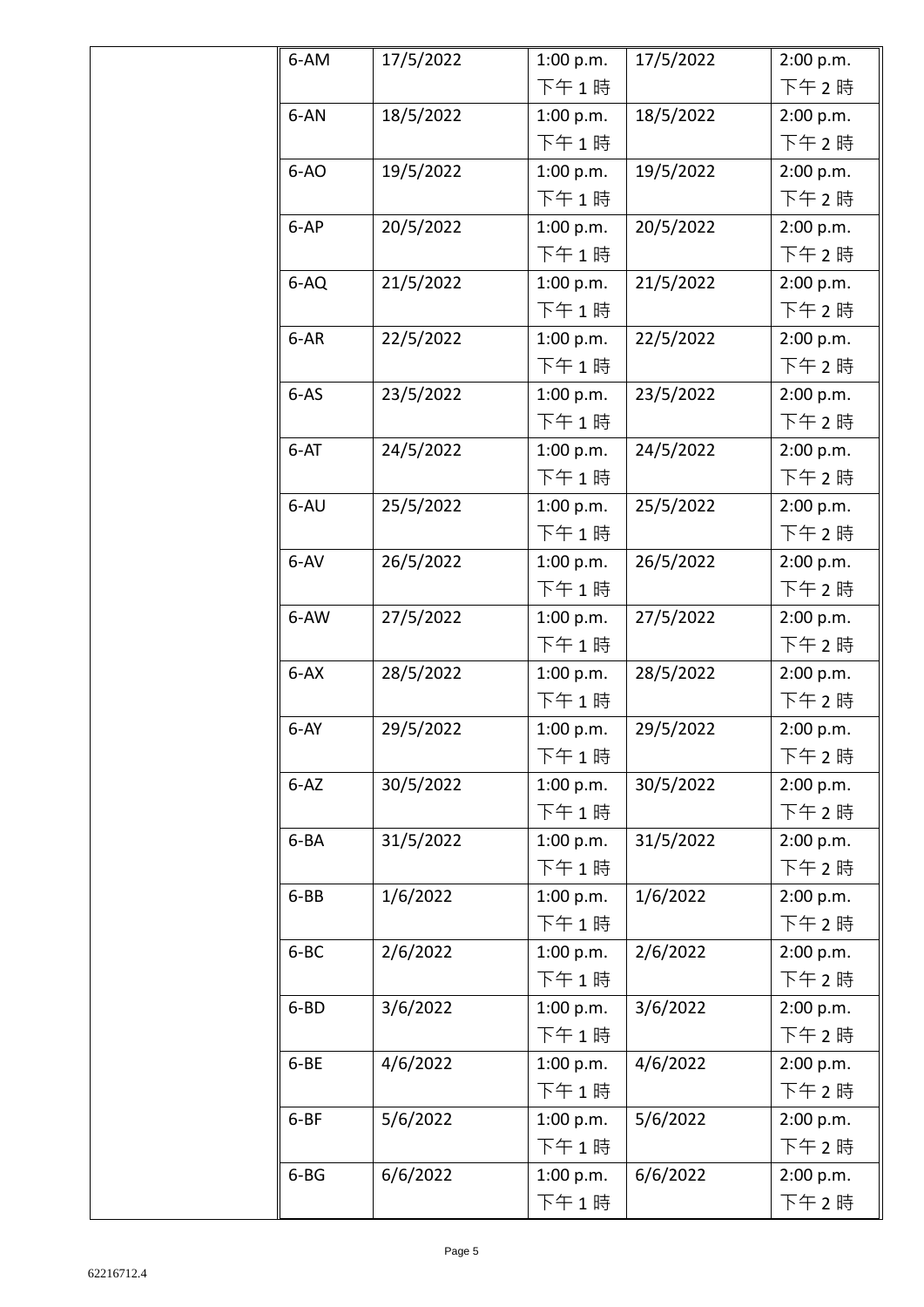| 6-BH      | 7/6/2022  | 1:00 p.m. | 7/6/2022  | 2:00 p.m. |
|-----------|-----------|-----------|-----------|-----------|
|           |           | 下午1時      |           | 下午2時      |
| $6 - B1$  | 8/6/2022  | 1:00 p.m. | 8/6/2022  | 2:00 p.m. |
|           |           | 下午1時      |           | 下午2時      |
| $6 - BJ$  | 9/6/2022  | 1:00 p.m. | 9/6/2022  | 2:00 p.m. |
|           |           | 下午1時      |           | 下午 2時     |
| 6-BK      | 10/6/2022 | 1:00 p.m. | 10/6/2022 | 2:00 p.m. |
|           |           | 下午1時      |           | 下午2時      |
| $6 - BL$  | 11/6/2022 | 1:00 p.m. | 11/6/2022 | 2:00 p.m. |
|           |           | 下午1時      |           | 下午 2時     |
| 6-BM      | 12/6/2022 | 1:00 p.m. | 12/6/2022 | 2:00 p.m. |
|           |           | 下午1時      |           | 下午2時      |
| 6-BN      | 13/6/2022 | 1:00 p.m. | 13/6/2022 | 2:00 p.m. |
|           |           | 下午1時      |           | 下午2時      |
| 6-BO      | 14/6/2022 | 1:00 p.m. | 14/6/2022 | 2:00 p.m. |
|           |           | 下午1時      |           | 下午2時      |
| 6-BP      | 15/6/2022 | 1:00 p.m. | 15/6/2022 | 2:00 p.m. |
|           |           | 下午1時      |           | 下午2時      |
| 6-BQ      | 16/6/2022 | 1:00 p.m. | 16/6/2022 | 2:00 p.m. |
|           |           | 下午1時      |           | 下午2時      |
| 6-BR      | 17/6/2022 | 1:00 p.m. | 17/6/2022 | 2:00 p.m. |
|           |           | 下午1時      |           | 下午2時      |
| $6 - BS$  | 18/6/2022 | 1:00 p.m. | 18/6/2022 | 2:00 p.m. |
|           |           | 下午1時      |           | 下午2時      |
| $6 - BT$  | 19/6/2022 | 1:00 p.m. | 19/6/2022 | 2:00 p.m. |
|           |           | 下午 1 時    |           | 下午 2 時    |
| $6 - B$ U | 20/6/2022 | 1:00 p.m. | 20/6/2022 | 2:00 p.m. |
|           |           | 下午1時      |           | 下午 2時     |
| $6 - BV$  | 21/6/2022 | 1:00 p.m. | 21/6/2022 | 2:00 p.m. |
|           |           | 下午1時      |           | 下午 2時     |
| 6-BW      | 22/6/2022 | 1:00 p.m. | 22/6/2022 | 2:00 p.m. |
|           |           | 下午1時      |           | 下午 2時     |
| $6 - BX$  | 23/6/2022 | 1:00 p.m. | 23/6/2022 | 2:00 p.m. |
|           |           | 下午1時      |           | 下午 2時     |
| $6 - BY$  | 24/6/2022 | 1:00 p.m. | 24/6/2022 | 2:00 p.m. |
|           |           | 下午1時      |           | 下午2時      |
| $6 - BZ$  | 25/6/2022 | 1:00 p.m. | 25/6/2022 | 2:00 p.m. |
|           |           | 下午1時      |           | 下午 2時     |
| 6-CA      | 26/6/2022 | 1:00 p.m. | 26/6/2022 | 2:00 p.m. |
|           |           | 下午1時      |           | 下午2時      |
| 6-CB      | 27/6/2022 | 1:00 p.m. | 27/6/2022 | 2:00 p.m. |
|           |           | 下午1時      |           | 下午2時      |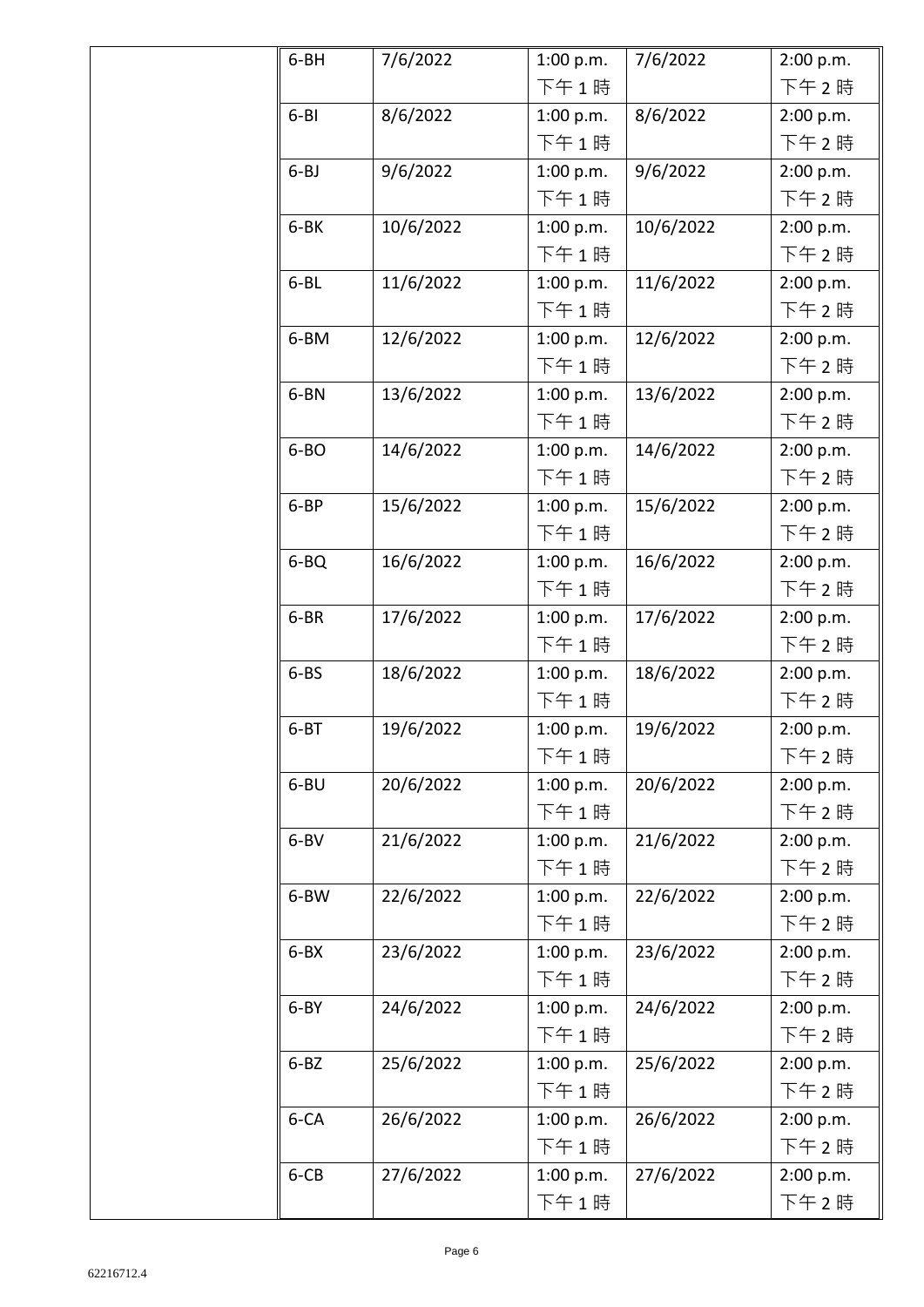|                                                                                                              | 6-CC                       | 28/6/2022                                                                        | 1:00 p.m. | 28/6/2022 | 2:00 p.m. |
|--------------------------------------------------------------------------------------------------------------|----------------------------|----------------------------------------------------------------------------------|-----------|-----------|-----------|
|                                                                                                              |                            |                                                                                  | 下午1時      |           | 下午2時      |
|                                                                                                              | 6-CD                       | 29/6/2022                                                                        | 1:00 p.m. | 29/6/2022 | 2:00 p.m. |
|                                                                                                              |                            |                                                                                  | 下午1時      |           | 下午2時      |
|                                                                                                              | $6 - CE$                   | 30/6/2022                                                                        | 1:00 p.m. | 30/6/2022 | 2:00 p.m. |
|                                                                                                              |                            |                                                                                  | 下午1時      |           | 下午2時      |
|                                                                                                              |                            |                                                                                  |           |           |           |
|                                                                                                              |                            | Note: Please refer to the following section entitled "Other matters"             |           |           |           |
|                                                                                                              |                            | 備註:請參閱下項「其他事項」                                                                   |           |           |           |
| Place where the sale                                                                                         |                            | 5 <sup>th</sup> Floor, Tower Two, Nina Tower, No.8 Yeung Uk Road, Tsuen Wan, New |           |           |           |
| will take place:                                                                                             |                            | Territories, Hong Kong (the "Sales Office")                                      |           |           |           |
| ∣出售地點:                                                                                                       |                            | 香港新界荃灣楊屋道 8 號如心廣場第 2 座 5 樓 (「 <b>售樓處</b> 」)                                      |           |           |           |
|                                                                                                              |                            |                                                                                  |           |           |           |
| Number of specified                                                                                          | $\overline{2}$             |                                                                                  |           |           |           |
| residential properties                                                                                       |                            |                                                                                  |           |           |           |
| that will be offered to                                                                                      |                            |                                                                                  |           |           |           |
| be sold:                                                                                                     |                            |                                                                                  |           |           |           |
| <b> 將提供出售的指明住</b>                                                                                            |                            |                                                                                  |           |           |           |
| 宅物業的數目:                                                                                                      |                            |                                                                                  |           |           |           |
| Description of the specified residential properties that will be offered to be sold:                         |                            |                                                                                  |           |           |           |
| <b> 將提供出售的指明住宅物業的描述:</b>                                                                                     |                            |                                                                                  |           |           |           |
|                                                                                                              |                            |                                                                                  |           |           |           |
| The following units in Tower 1 of the Development:                                                           |                            |                                                                                  |           |           |           |
| 以下在發展項目第1座的單位:                                                                                               |                            |                                                                                  |           |           |           |
|                                                                                                              |                            |                                                                                  |           |           |           |
| 2A, 2B                                                                                                       |                            |                                                                                  |           |           |           |
| Note: Please refer to the following section entitled "Other matters"                                         |                            |                                                                                  |           |           |           |
| 備註:請參閱下項「其他事項」                                                                                               |                            |                                                                                  |           |           |           |
|                                                                                                              |                            |                                                                                  |           |           |           |
| The method to be used to determine the order of priority in which each of the persons interested in          |                            |                                                                                  |           |           |           |
| purchasing any of the specified residential properties may select the residential property that the          |                            |                                                                                  |           |           |           |
| person wishes to purchase:                                                                                   |                            |                                                                                  |           |           |           |
| 將會使用何種方法決定有意購買該等指明住宅物業的每名人士可揀選其意欲購買的住宅物業的優                                                                   |                            |                                                                                  |           |           |           |
| 先次序:                                                                                                         |                            |                                                                                  |           |           |           |
| Sale by Tender – see details and particulars in the relevant tender notice.                                  |                            |                                                                                  |           |           |           |
|                                                                                                              |                            |                                                                                  |           |           |           |
|                                                                                                              | 以招標方式出售 - 請參閱相關招標公告的細節和詳情。 |                                                                                  |           |           |           |
| Interested purchaser should refer to the Tender Document (including the Tender Notice, the Offer Form        |                            |                                                                                  |           |           |           |
| and the Conditions of Sale) which will be made available for viewing and collection at the Sales Office free |                            |                                                                                  |           |           |           |
| of charge during the following periods:                                                                      |                            |                                                                                  |           |           |           |
| 有興趣購買之買家請參閱招標文件(包括招標公告、要約表格及出售條款)。招標文件(包括招標公                                                                 |                            |                                                                                  |           |           |           |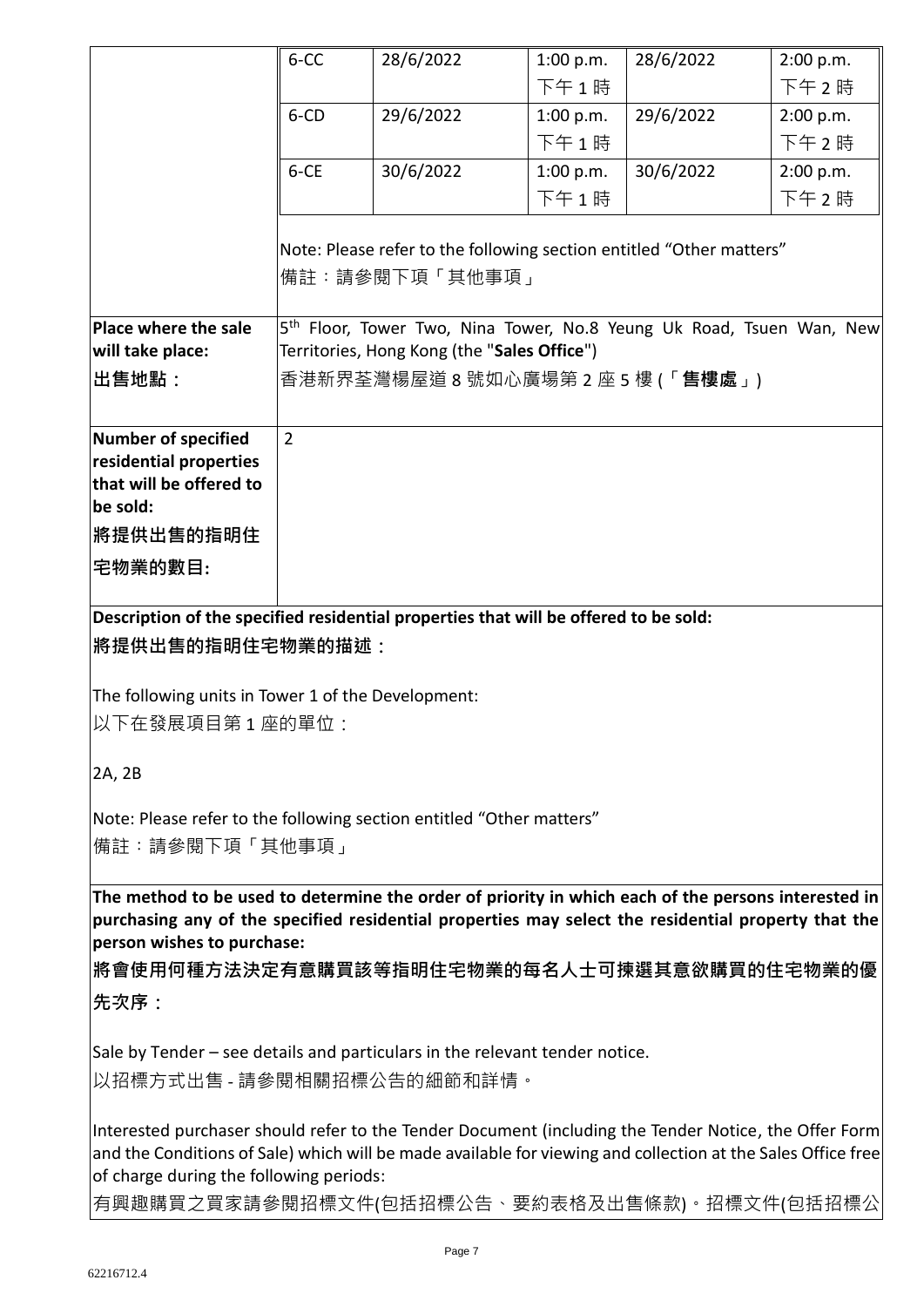|                            | 告、要約表格及出售條款) 可於以下時段於售樓處免費參閱及領取:                                                                                                                                  |                                                                                                                                                                                                                           |                                                 |  |
|----------------------------|------------------------------------------------------------------------------------------------------------------------------------------------------------------|---------------------------------------------------------------------------------------------------------------------------------------------------------------------------------------------------------------------------|-------------------------------------------------|--|
| Tender<br>$No.$ :<br>招標號碼: | Specified residential properties<br>that will be offered to be sold<br>將提供出售的指明住宅物業                                                                              | Tender Document (including the Tender Notice,<br>the Offer Form and the Conditions of Sale) will be<br>made available for viewing and collection during<br>the following periods<br>招標文件(包括招標公告、要約表格及出售條<br>款)可於以下時段參閱及領取 |                                                 |  |
|                            |                                                                                                                                                                  | Date 日期                                                                                                                                                                                                                   | Time 時間                                         |  |
|                            |                                                                                                                                                                  | (Day $\boxdot$ /Month                                                                                                                                                                                                     |                                                 |  |
|                            |                                                                                                                                                                  | 月/Year 年)                                                                                                                                                                                                                 |                                                 |  |
|                            |                                                                                                                                                                  |                                                                                                                                                                                                                           |                                                 |  |
| $6 - A$                    | specified<br>residential<br>All<br>the<br>properties set out in the Sales<br>Arrangements (Please refer to the<br>following section entitled "Other<br>matters") | 至<br>$6/4/2022$ to<br>9/4/2022                                                                                                                                                                                            | From 11:00 a.m. to 2:00 p.m.<br>由上午11時至下午2時     |  |
|                            | 所有於銷售安排中列出的指明住                                                                                                                                                   |                                                                                                                                                                                                                           |                                                 |  |
|                            | 宅物業(請參閱下項 「其他事項」)                                                                                                                                                |                                                                                                                                                                                                                           |                                                 |  |
| $6 - B$                    | All the available and remaining<br>specified residential properties<br>所有可供出售及餘下的指明住宅<br>物業                                                                      | 10/4/2022                                                                                                                                                                                                                 | From 11:00 a.m. to 2:00 p.m.<br>由上午11時至下午2時     |  |
| $6 - C$                    | All the available and remaining<br>specified residential properties<br>所有可供出售及餘下的指明住宅<br>物業                                                                      | 11/4/2022                                                                                                                                                                                                                 | From 11:00 a.m. to 2:00 p.m.<br>由上午11時至下午2時     |  |
| $6-D$                      | All the available and remaining<br>specified residential properties<br>所有可供出售及餘下的指明住宅<br>物業                                                                      | 12/4/2022                                                                                                                                                                                                                 | From 11:00 a.m. to 2:00 p.m.<br>由上午11時至下午2時     |  |
| $6-E$                      | All the available and remaining<br>specified residential properties<br>所有可供出售及餘下的指明住宅<br>物業                                                                      | 13/4/2022                                                                                                                                                                                                                 | From 11:00 a.m. to 2:00 p.m.<br>由上午11時至下午2時     |  |
| $6-F$                      | All the available and remaining<br>specified residential properties<br>所有可供出售及餘下的指明住宅<br>物業                                                                      | 14/4/2022                                                                                                                                                                                                                 | From 11:00 a.m. to 2:00 p.m.<br>由上午 11 時至下午 2 時 |  |
| $6 - G$                    | All the available and remaining<br>specified residential properties<br>所有可供出售及餘下的指明住宅<br>物業                                                                      | 15/4/2022                                                                                                                                                                                                                 | From 11:00 a.m. to 2:00 p.m.<br>由上午 11 時至下午 2 時 |  |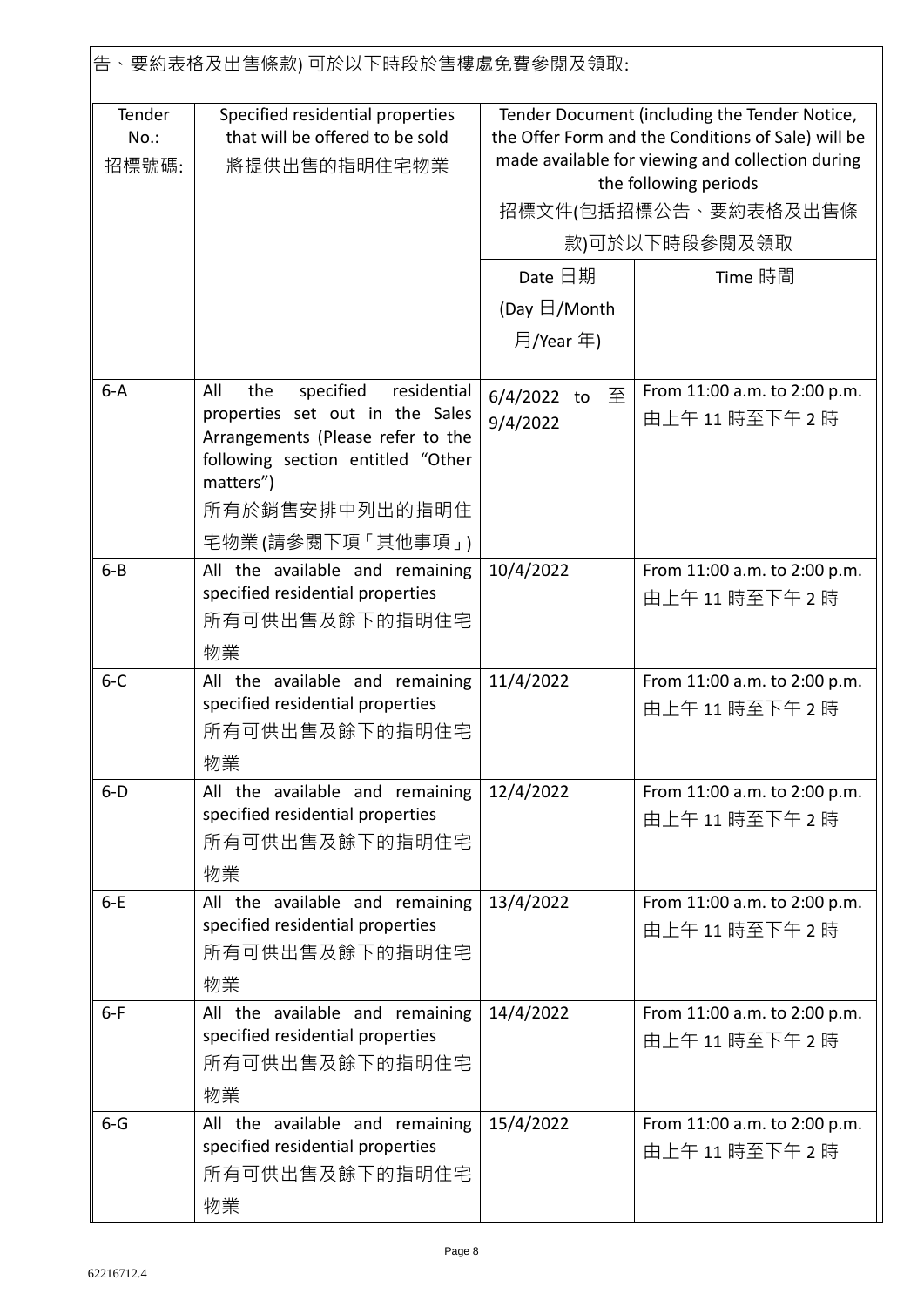| $6-H$   | All the available and remaining                                     | 16/4/2022 | From 11:00 a.m. to 2:00 p.m.                |
|---------|---------------------------------------------------------------------|-----------|---------------------------------------------|
|         | specified residential properties<br>所有可供出售及餘下的指明住宅                  |           | 由上午11時至下午2時                                 |
|         | 物業                                                                  |           |                                             |
| $6 - 1$ | All the available and remaining                                     | 17/4/2022 | From 11:00 a.m. to 2:00 p.m.                |
|         | specified residential properties                                    |           | 由上午11時至下午2時                                 |
|         | 所有可供出售及餘下的指明住宅                                                      |           |                                             |
|         | 物業                                                                  |           |                                             |
| $6 - J$ | All the available and remaining<br>specified residential properties | 18/4/2022 | From 11:00 a.m. to 2:00 p.m.                |
|         | 所有可供出售及餘下的指明住宅                                                      |           | 由上午11時至下午2時                                 |
|         | 物業                                                                  |           |                                             |
| $6 - K$ | All the available and remaining                                     | 19/4/2022 | From 11:00 a.m. to 2:00 p.m.                |
|         | specified residential properties                                    |           | 由上午11時至下午2時                                 |
|         | 所有可供出售及餘下的指明住宅                                                      |           |                                             |
|         | 物業                                                                  |           |                                             |
| $6-L$   | All the available and remaining                                     | 20/4/2022 | From 11:00 a.m. to 2:00 p.m.                |
|         | specified residential properties                                    |           | 由上午11時至下午2時                                 |
|         | 所有可供出售及餘下的指明住宅                                                      |           |                                             |
|         | 物業                                                                  |           |                                             |
| $6-M$   | All the available and remaining<br>specified residential properties | 21/4/2022 | From 11:00 a.m. to 2:00 p.m.<br>由上午11時至下午2時 |
|         | 所有可供出售及餘下的指明住宅                                                      |           |                                             |
|         | 物業                                                                  |           |                                             |
| $6-N$   | All the available and remaining                                     | 22/4/2022 | From 11:00 a.m. to 2:00 p.m.                |
|         | specified residential properties                                    |           | 由上午11時至下午2時                                 |
|         | 所有可供出售及餘下的指明住宅                                                      |           |                                             |
|         | 物業                                                                  |           |                                             |
| $6-0$   | All the available and remaining<br>specified residential properties | 23/4/2022 | From 11:00 a.m. to 2:00 p.m.                |
|         | 所有可供出售及餘下的指明住宅                                                      |           | 由上午11時至下午2時                                 |
|         | 物業                                                                  |           |                                             |
| $6-P$   | All the available and remaining                                     | 24/4/2022 | From 11:00 a.m. to 2:00 p.m.                |
|         | specified residential properties                                    |           | 由上午11時至下午2時                                 |
|         | 所有可供出售及餘下的指明住宅                                                      |           |                                             |
|         | 物業                                                                  |           |                                             |
| $6 - Q$ | All the available and remaining                                     | 25/4/2022 | From 11:00 a.m. to 2:00 p.m.                |
|         | specified residential properties                                    |           | 由上午11時至下午2時                                 |
|         | 所有可供出售及餘下的指明住宅                                                      |           |                                             |
|         | 物業                                                                  |           |                                             |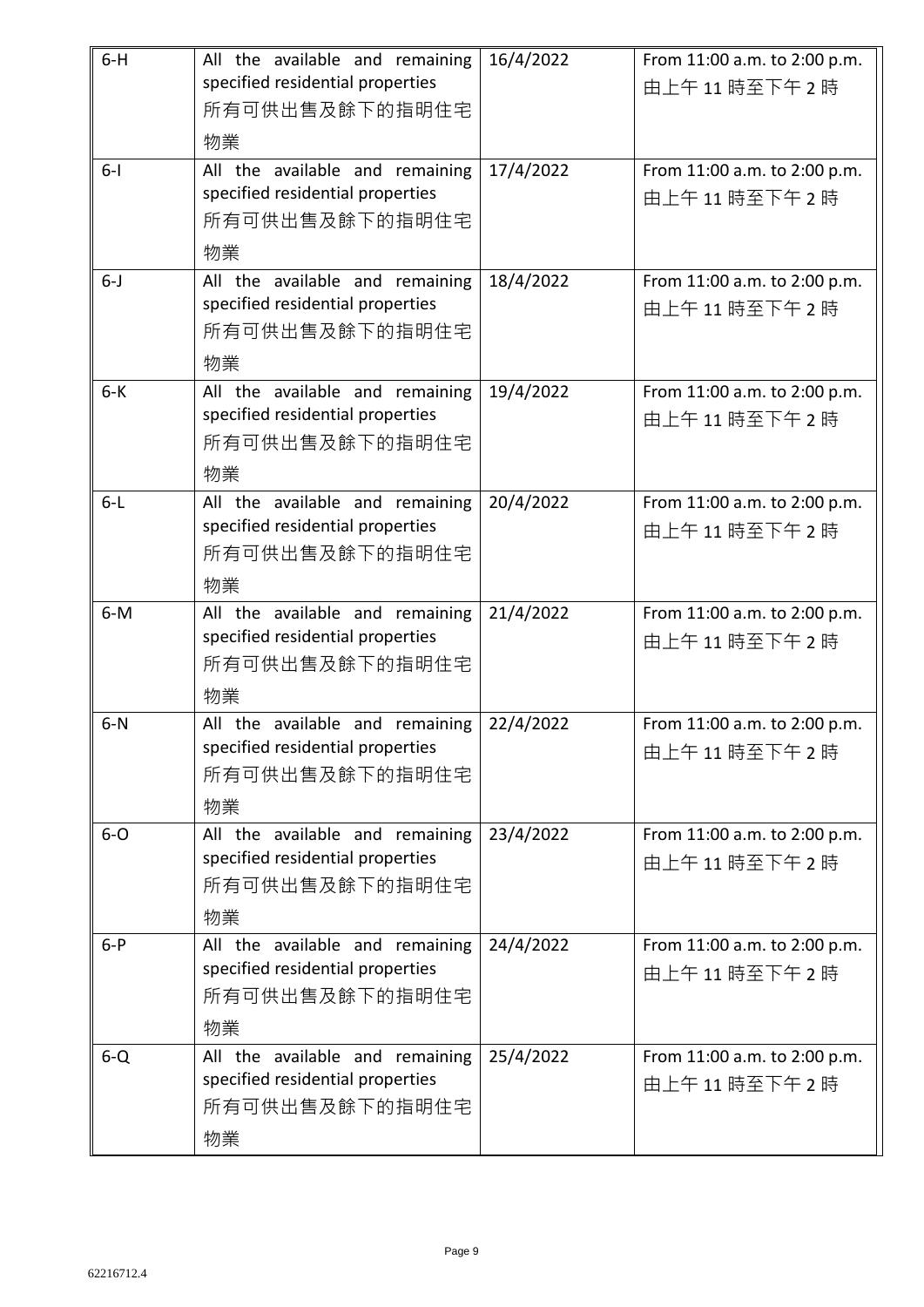| $6-R$   | All the available and remaining                                     | 26/4/2022 | From 11:00 a.m. to 2:00 p.m. |
|---------|---------------------------------------------------------------------|-----------|------------------------------|
|         | specified residential properties                                    |           | 由上午11時至下午2時                  |
|         | 所有可供出售及餘下的指明住宅                                                      |           |                              |
|         | 物業                                                                  |           |                              |
| $6-5$   | All the available and remaining<br>specified residential properties | 27/4/2022 | From 11:00 a.m. to 2:00 p.m. |
|         | 所有可供出售及餘下的指明住宅                                                      |           | 由上午11時至下午2時                  |
|         | 物業                                                                  |           |                              |
| $6 - T$ | All the available and remaining                                     | 28/4/2022 | From 11:00 a.m. to 2:00 p.m. |
|         | specified residential properties                                    |           | 由上午11時至下午2時                  |
|         | 所有可供出售及餘下的指明住宅                                                      |           |                              |
|         | 物業                                                                  |           |                              |
| $6-U$   | All the available and remaining                                     | 29/4/2022 | From 11:00 a.m. to 2:00 p.m. |
|         | specified residential properties                                    |           | 由上午11時至下午2時                  |
|         | 所有可供出售及餘下的指明住宅                                                      |           |                              |
|         | 物業                                                                  |           |                              |
| $6-V$   | All the available and remaining                                     | 30/4/2022 | From 11:00 a.m. to 2:00 p.m. |
|         | specified residential properties                                    |           | 由上午11時至下午2時                  |
|         | 所有可供出售及餘下的指明住宅                                                      |           |                              |
|         | 物業                                                                  |           |                              |
| $6-W$   | All the available and remaining<br>specified residential properties | 1/5/2022  | From 11:00 a.m. to 2:00 p.m. |
|         | 所有可供出售及餘下的指明住宅                                                      |           | 由上午11時至下午2時                  |
|         | 物業                                                                  |           |                              |
| $6 - X$ | All the available and remaining                                     | 2/5/2022  | From 11:00 a.m. to 2:00 p.m. |
|         | specified residential properties                                    |           | 由上午11時至下午2時                  |
|         | 所有可供出售及餘下的指明住宅                                                      |           |                              |
|         | 物業                                                                  |           |                              |
| $6-Y$   | All the available and remaining                                     | 3/5/2022  | From 11:00 a.m. to 2:00 p.m. |
|         | specified residential properties                                    |           | 由上午11時至下午2時                  |
|         | 所有可供出售及餘下的指明住宅                                                      |           |                              |
|         | 物業                                                                  |           |                              |
| $6 - Z$ | All the available and remaining                                     | 4/5/2022  | From 11:00 a.m. to 2:00 p.m. |
|         | specified residential properties                                    |           | 由上午11時至下午2時                  |
|         | 所有可供出售及餘下的指明住宅                                                      |           |                              |
|         | 物業                                                                  |           |                              |
| $6-AA$  | All the available and remaining<br>specified residential properties | 5/5/2022  | From 11:00 a.m. to 2:00 p.m. |
|         | 所有可供出售及餘下的指明住宅                                                      |           | 由上午11時至下午2時                  |
|         | 物業                                                                  |           |                              |
|         |                                                                     |           |                              |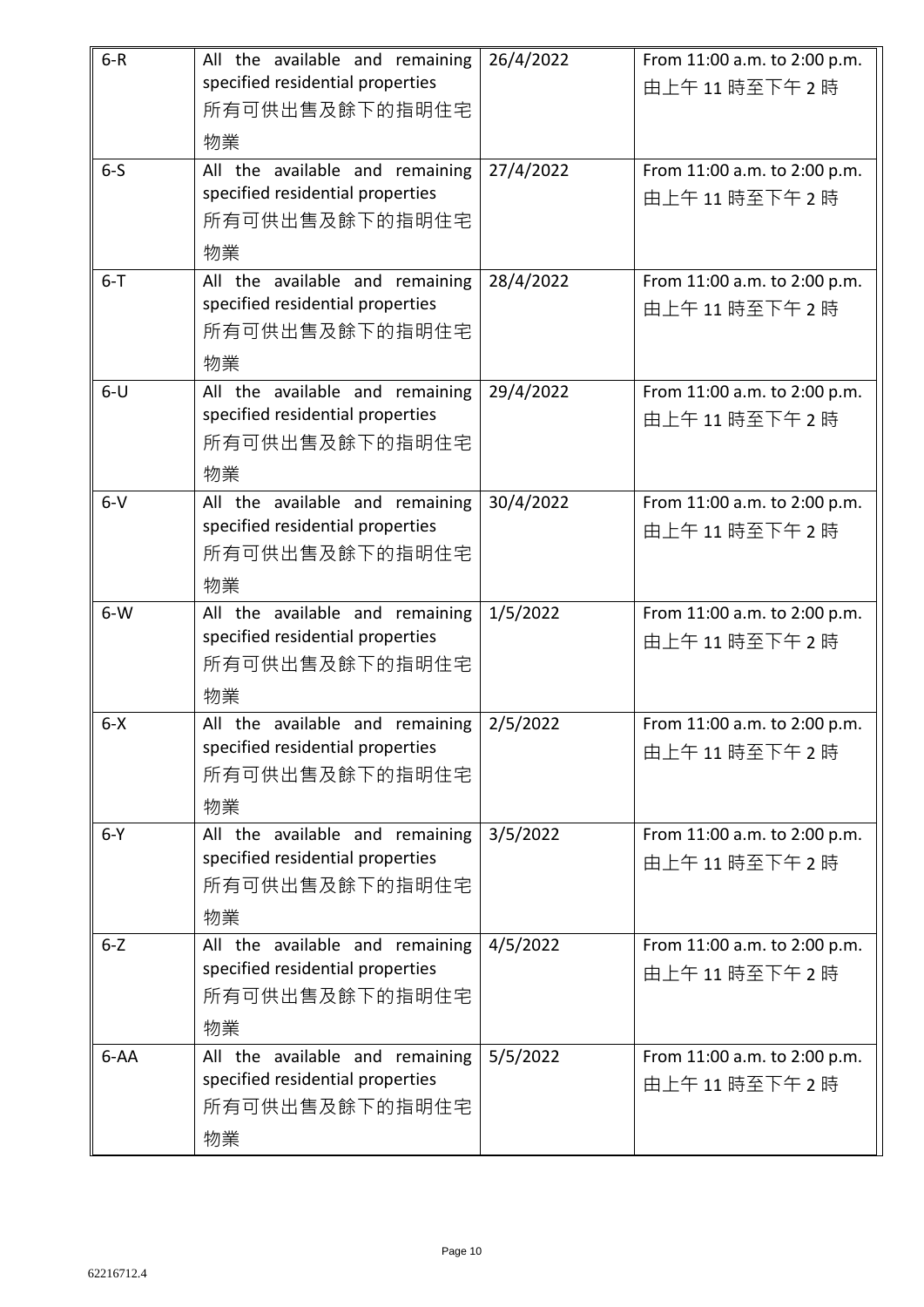| $6-AB$   | All the available and remaining<br>specified residential properties<br>所有可供出售及餘下的指明住宅<br>物業 | 6/5/2022  | From 11:00 a.m. to 2:00 p.m.<br>由上午11時至下午2時 |
|----------|---------------------------------------------------------------------------------------------|-----------|---------------------------------------------|
| 6-AC     | All the available and remaining<br>specified residential properties<br>所有可供出售及餘下的指明住宅<br>物業 | 7/5/2022  | From 11:00 a.m. to 2:00 p.m.<br>由上午11時至下午2時 |
| 6-AD     | All the available and remaining<br>specified residential properties<br>所有可供出售及餘下的指明住宅<br>物業 | 8/5/2022  | From 11:00 a.m. to 2:00 p.m.<br>由上午11時至下午2時 |
| 6-AE     | All the available and remaining<br>specified residential properties<br>所有可供出售及餘下的指明住宅<br>物業 | 9/5/2022  | From 11:00 a.m. to 2:00 p.m.<br>由上午11時至下午2時 |
| 6-AF     | All the available and remaining<br>specified residential properties<br>所有可供出售及餘下的指明住宅<br>物業 | 10/5/2022 | From 11:00 a.m. to 2:00 p.m.<br>由上午11時至下午2時 |
| $6-AG$   | All the available and remaining<br>specified residential properties<br>所有可供出售及餘下的指明住宅<br>物業 | 11/5/2022 | From 11:00 a.m. to 2:00 p.m.<br>由上午11時至下午2時 |
| 6-AH     | All the available and remaining<br>specified residential properties<br>所有可供出售及餘下的指明住宅<br>物業 | 12/5/2022 | From 11:00 a.m. to 2:00 p.m.<br>由上午11時至下午2時 |
| $6 - AI$ | All the available and remaining<br>specified residential properties<br>所有可供出售及餘下的指明住宅<br>物業 | 13/5/2022 | From 11:00 a.m. to 2:00 p.m.<br>由上午11時至下午2時 |
| $6 - AJ$ | All the available and remaining<br>specified residential properties<br>所有可供出售及餘下的指明住宅<br>物業 | 14/5/2022 | From 11:00 a.m. to 2:00 p.m.<br>由上午11時至下午2時 |
| $6 - AK$ | All the available and remaining<br>specified residential properties<br>所有可供出售及餘下的指明住宅<br>物業 | 15/5/2022 | From 11:00 a.m. to 2:00 p.m.<br>由上午11時至下午2時 |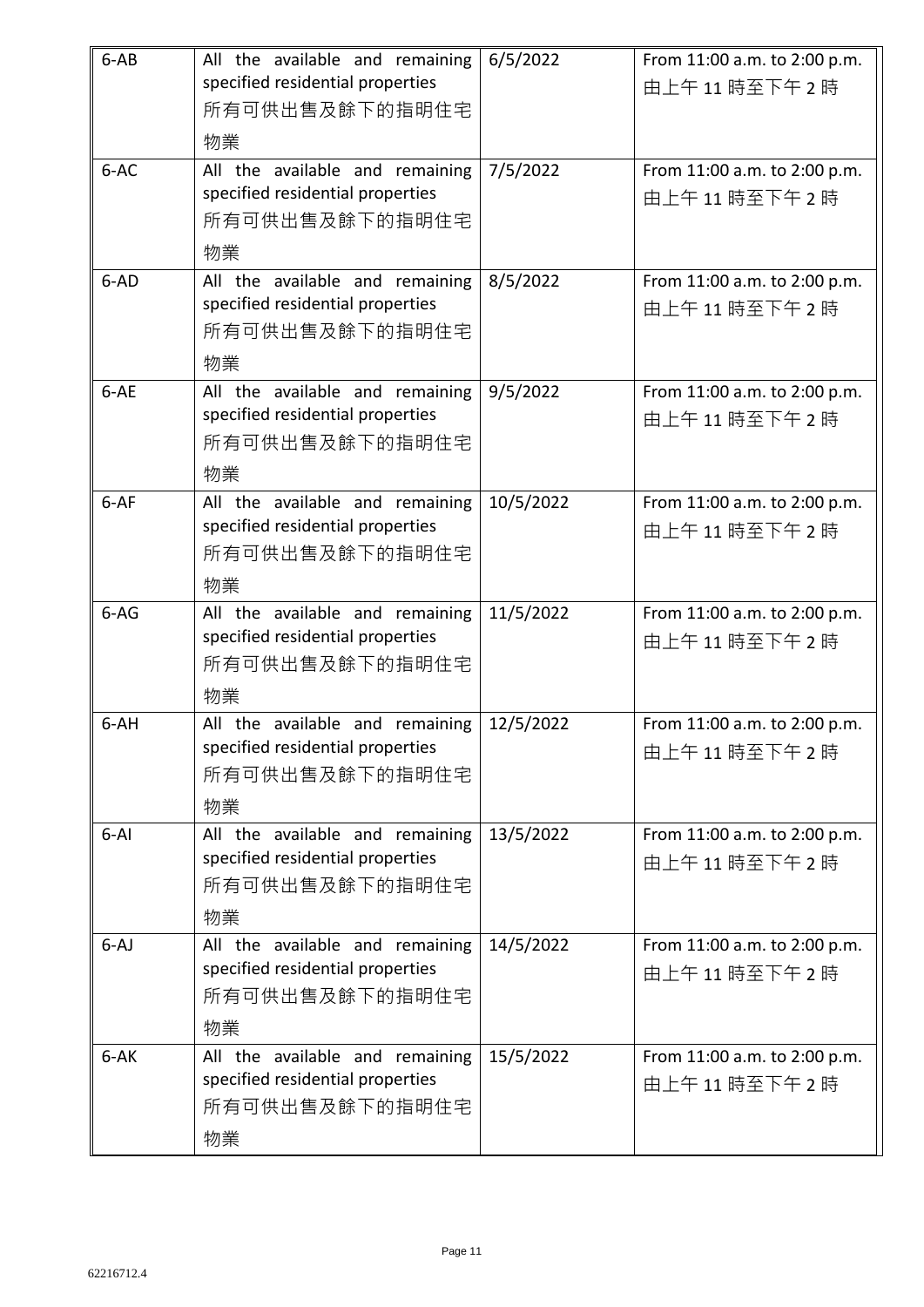| $6 - AL$ | All the available and remaining<br>specified residential properties<br>所有可供出售及餘下的指明住宅       | 16/5/2022 | From 11:00 a.m. to 2:00 p.m.<br>由上午11時至下午2時 |
|----------|---------------------------------------------------------------------------------------------|-----------|---------------------------------------------|
|          | 物業                                                                                          |           |                                             |
| 6-AM     | All the available and remaining<br>specified residential properties<br>所有可供出售及餘下的指明住宅<br>物業 | 17/5/2022 | From 11:00 a.m. to 2:00 p.m.<br>由上午11時至下午2時 |
| 6-AN     | All the available and remaining<br>specified residential properties<br>所有可供出售及餘下的指明住宅<br>物業 | 18/5/2022 | From 11:00 a.m. to 2:00 p.m.<br>由上午11時至下午2時 |
| $6-AO$   | All the available and remaining<br>specified residential properties<br>所有可供出售及餘下的指明住宅<br>物業 | 19/5/2022 | From 11:00 a.m. to 2:00 p.m.<br>由上午11時至下午2時 |
| $6-AP$   | All the available and remaining<br>specified residential properties<br>所有可供出售及餘下的指明住宅<br>物業 | 20/5/2022 | From 11:00 a.m. to 2:00 p.m.<br>由上午11時至下午2時 |
| $6-AO$   | All the available and remaining<br>specified residential properties<br>所有可供出售及餘下的指明住宅<br>物業 | 21/5/2022 | From 11:00 a.m. to 2:00 p.m.<br>由上午11時至下午2時 |
| 6-AR     | All the available and remaining<br>specified residential properties<br>所有可供出售及餘下的指明住宅<br>物業 | 22/5/2022 | From 11:00 a.m. to 2:00 p.m.<br>由上午11時至下午2時 |
| $6-AS$   | All the available and remaining<br>specified residential properties<br>所有可供出售及餘下的指明住宅<br>物業 | 23/5/2022 | From 11:00 a.m. to 2:00 p.m.<br>由上午11時至下午2時 |
| $6 - AT$ | All the available and remaining<br>specified residential properties<br>所有可供出售及餘下的指明住宅<br>物業 | 24/5/2022 | From 11:00 a.m. to 2:00 p.m.<br>由上午11時至下午2時 |
| 6-AU     | All the available and remaining<br>specified residential properties<br>所有可供出售及餘下的指明住宅<br>物業 | 25/5/2022 | From 11:00 a.m. to 2:00 p.m.<br>由上午11時至下午2時 |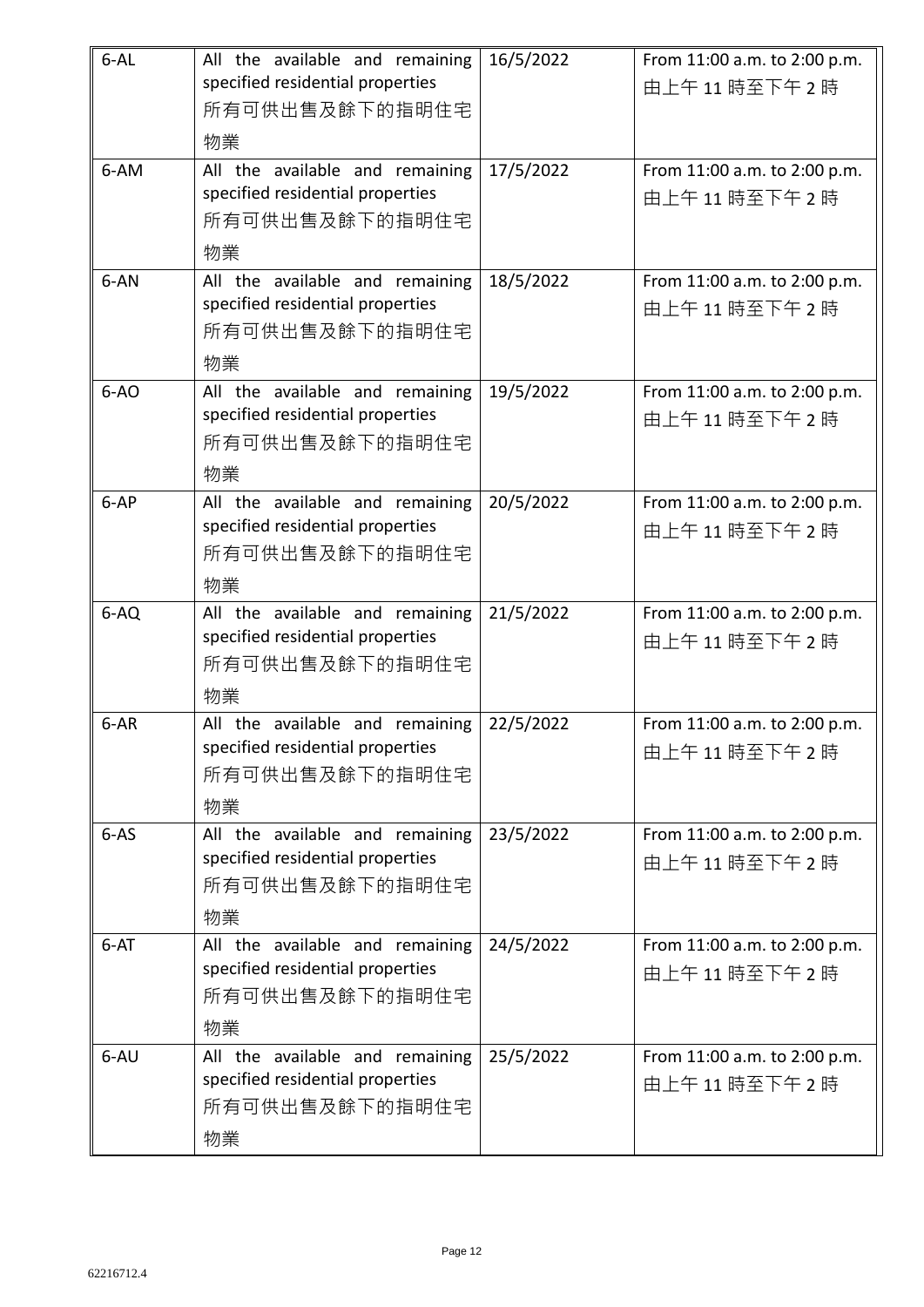| $6 - AV$ | All the available and remaining<br>specified residential properties<br>所有可供出售及餘下的指明住宅<br>物業       | 26/5/2022 | From 11:00 a.m. to 2:00 p.m.<br>由上午11時至下午2時 |
|----------|---------------------------------------------------------------------------------------------------|-----------|---------------------------------------------|
| 6-AW     | All the available and remaining<br>specified residential properties<br>所有可供出售及餘下的指明住宅<br>物業       | 27/5/2022 | From 11:00 a.m. to 2:00 p.m.<br>由上午11時至下午2時 |
| $6 - AX$ | All the available and remaining<br>specified residential properties<br>所有可供出售及餘下的指明住宅<br>物業       | 28/5/2022 | From 11:00 a.m. to 2:00 p.m.<br>由上午11時至下午2時 |
| $6-AY$   | All the available and remaining<br>specified residential properties<br>所有可供出售及餘下的指明住宅<br>物業       | 29/5/2022 | From 11:00 a.m. to 2:00 p.m.<br>由上午11時至下午2時 |
| $6 - AZ$ | All the available and remaining<br>specified residential properties<br>所有可供出售及餘下的指明住宅<br>物業       | 30/5/2022 | From 11:00 a.m. to 2:00 p.m.<br>由上午11時至下午2時 |
| 6-BA     | All the available and remaining<br>specified residential properties<br>所有可供出售及餘下的指明住宅<br>物業       | 31/5/2022 | From 11:00 a.m. to 2:00 p.m.<br>由上午11時至下午2時 |
| $6-BB$   | All the available and remaining<br>specified<br>residential<br>properties<br>所有可供出售及餘下的指明住宅<br>物業 | 1/6/2022  | From 11:00 a.m. to 2:00 p.m.<br>由上午11時至下午2時 |
| 6-BC     | All the available and remaining<br>specified<br>residential<br>properties<br>所有可供出售及餘下的指明住宅<br>物業 | 2/6/2022  | From 11:00 a.m. to 2:00 p.m.<br>由上午11時至下午2時 |
| $6 - BD$ | All the available and remaining<br>specified<br>residential<br>properties<br>所有可供出售及餘下的指明住宅<br>物業 | 3/6/2022  | From 11:00 a.m. to 2:00 p.m.<br>由上午11時至下午2時 |
| 6-BE     | All the available and remaining<br>specified<br>residential<br>properties<br>所有可供出售及餘下的指明住宅<br>物業 | 4/6/2022  | From 11:00 a.m. to 2:00 p.m.<br>由上午11時至下午2時 |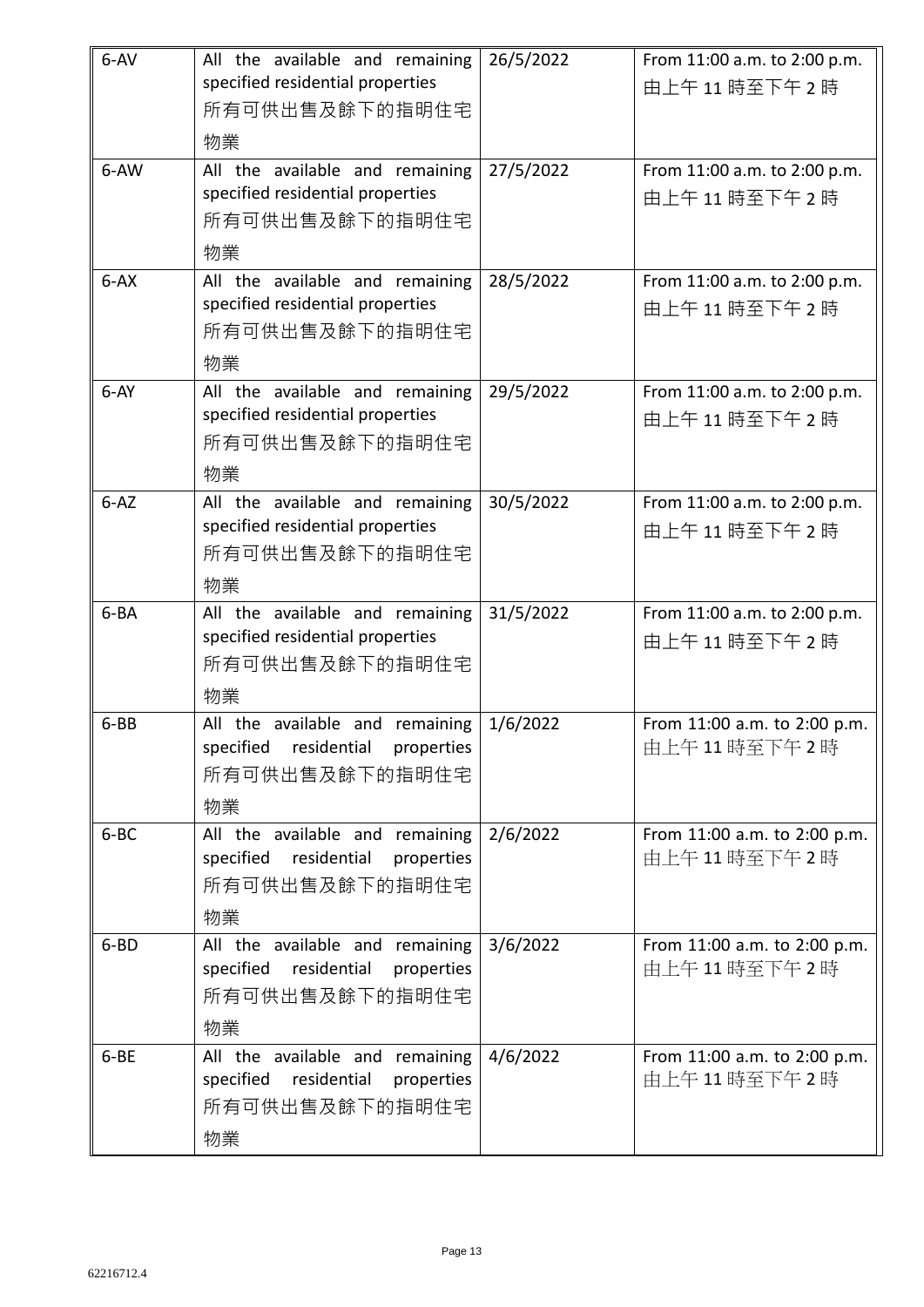| $6 - BF$ | All the available and remaining<br>specified residential<br>properties<br>所有可供出售及餘下的指明住宅<br>物業    | 5/6/2022  | From 11:00 a.m. to 2:00 p.m.<br>由上午11時至下午2時 |
|----------|---------------------------------------------------------------------------------------------------|-----------|---------------------------------------------|
| $6 - BG$ | All the available and remaining<br>specified residential<br>properties<br>所有可供出售及餘下的指明住宅<br>物業    | 6/6/2022  | From 11:00 a.m. to 2:00 p.m.<br>由上午11時至下午2時 |
| $6 - BH$ | All the available and remaining<br>specified residential<br>properties<br>所有可供出售及餘下的指明住宅<br>物業    | 7/6/2022  | From 11:00 a.m. to 2:00 p.m.<br>由上午11時至下午2時 |
| $6 - B1$ | All the available and remaining<br>specified residential<br>properties<br>所有可供出售及餘下的指明住宅<br>物業    | 8/6/2022  | From 11:00 a.m. to 2:00 p.m.<br>由上午11時至下午2時 |
| $6 - BJ$ | All the available and remaining<br>residential<br>specified<br>properties<br>所有可供出售及餘下的指明住宅<br>物業 | 9/6/2022  | From 11:00 a.m. to 2:00 p.m.<br>由上午11時至下午2時 |
| 6-BK     | All the available and remaining<br>residential<br>specified<br>properties<br>所有可供出售及餘下的指明住宅<br>物業 | 10/6/2022 | From 11:00 a.m. to 2:00 p.m.<br>由上午11時至下午2時 |
| $6 - BL$ | All the available and remaining<br>specified<br>residential<br>properties<br>所有可供出售及餘下的指明住宅<br>物業 | 11/6/2022 | From 11:00 a.m. to 2:00 p.m.<br>由上午11時至下午2時 |
| 6-BM     | All the available and remaining<br>specified<br>residential<br>properties<br>所有可供出售及餘下的指明住宅<br>物業 | 12/6/2022 | From 11:00 a.m. to 2:00 p.m.<br>由上午11時至下午2時 |
| 6-BN     | All the available and remaining<br>specified<br>residential<br>properties<br>所有可供出售及餘下的指明住宅<br>物業 | 13/6/2022 | From 11:00 a.m. to 2:00 p.m.<br>由上午11時至下午2時 |
| $6 - BO$ | All the available and remaining<br>specified<br>residential<br>properties<br>所有可供出售及餘下的指明住宅<br>物業 | 14/6/2022 | From 11:00 a.m. to 2:00 p.m.<br>由上午11時至下午2時 |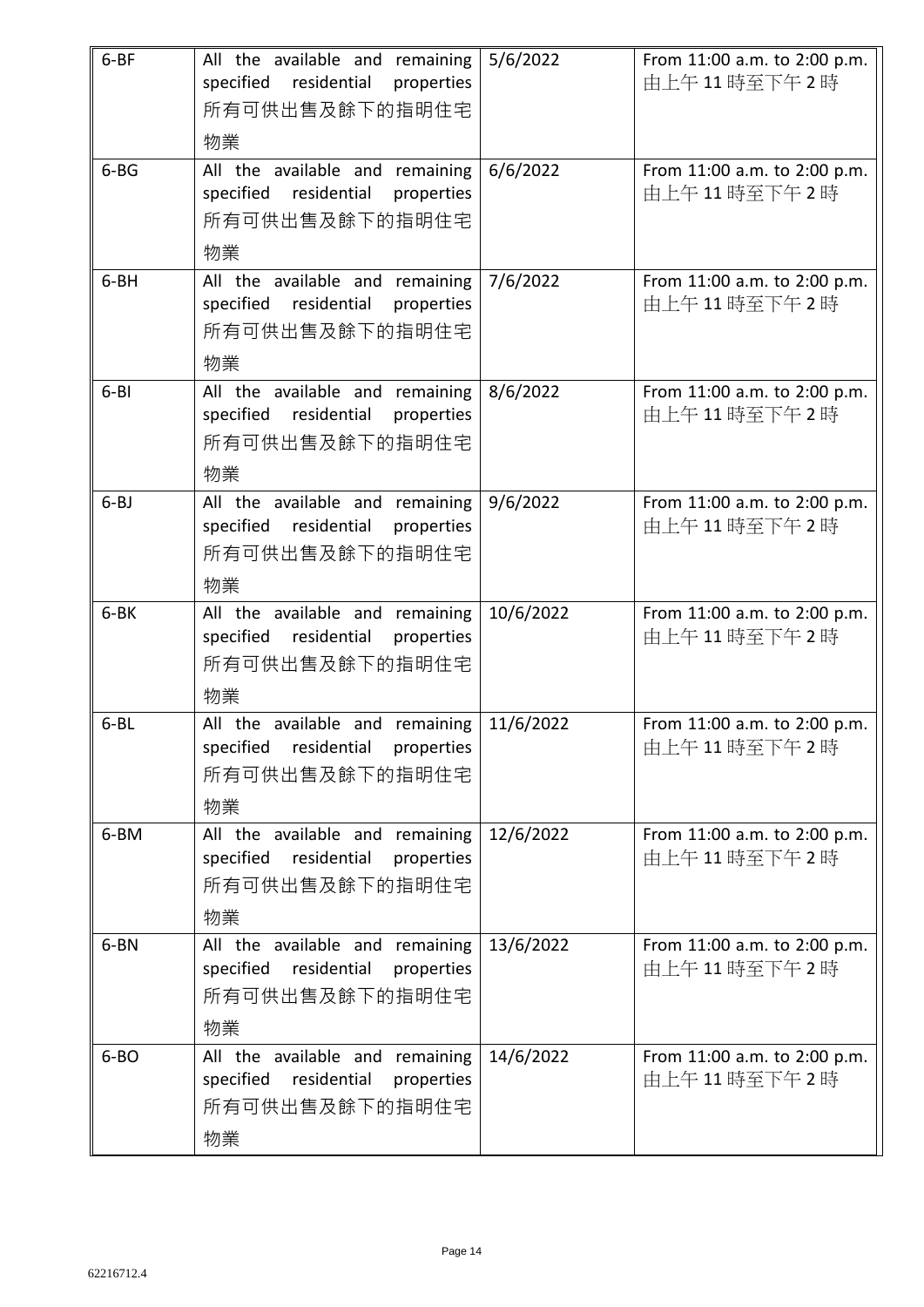| $6 - BP$  | All the available and remaining<br>specified<br>residential<br>properties<br>所有可供出售及餘下的指明住宅<br>物業 | 15/6/2022 | From 11:00 a.m. to 2:00 p.m.<br>由上午11時至下午2時 |
|-----------|---------------------------------------------------------------------------------------------------|-----------|---------------------------------------------|
| $6 - BQ$  | All the available and remaining<br>specified residential<br>properties<br>所有可供出售及餘下的指明住宅<br>物業    | 16/6/2022 | From 11:00 a.m. to 2:00 p.m.<br>由上午11時至下午2時 |
| 6-BR      | All the available and remaining<br>specified residential<br>properties<br>所有可供出售及餘下的指明住宅<br>物業    | 17/6/2022 | From 11:00 a.m. to 2:00 p.m.<br>由上午11時至下午2時 |
| $6 - BS$  | All the available and remaining<br>specified residential<br>properties<br>所有可供出售及餘下的指明住宅<br>物業    | 18/6/2022 | From 11:00 a.m. to 2:00 p.m.<br>由上午11時至下午2時 |
| $6 - BT$  | All the available and remaining<br>residential<br>specified<br>properties<br>所有可供出售及餘下的指明住宅<br>物業 | 19/6/2022 | From 11:00 a.m. to 2:00 p.m.<br>由上午11時至下午2時 |
| $6 - B$ U | All the available and remaining<br>residential<br>specified<br>properties<br>所有可供出售及餘下的指明住宅<br>物業 | 20/6/2022 | From 11:00 a.m. to 2:00 p.m.<br>由上午11時至下午2時 |
| $6 - BV$  | All the available and remaining<br>specified<br>residential<br>properties<br>所有可供出售及餘下的指明住宅<br>物業 | 21/6/2022 | From 11:00 a.m. to 2:00 p.m.<br>由上午11時至下午2時 |
| 6-BW      | All the available and remaining<br>specified<br>residential<br>properties<br>所有可供出售及餘下的指明住宅<br>物業 | 22/6/2022 | From 11:00 a.m. to 2:00 p.m.<br>由上午11時至下午2時 |
| $6 - BX$  | All the available and remaining<br>specified<br>residential<br>properties<br>所有可供出售及餘下的指明住宅<br>物業 | 23/6/2022 | From 11:00 a.m. to 2:00 p.m.<br>由上午11時至下午2時 |
| $6 - BY$  | All the available and remaining<br>specified<br>residential<br>properties<br>所有可供出售及餘下的指明住宅<br>物業 | 24/6/2022 | From 11:00 a.m. to 2:00 p.m.<br>由上午11時至下午2時 |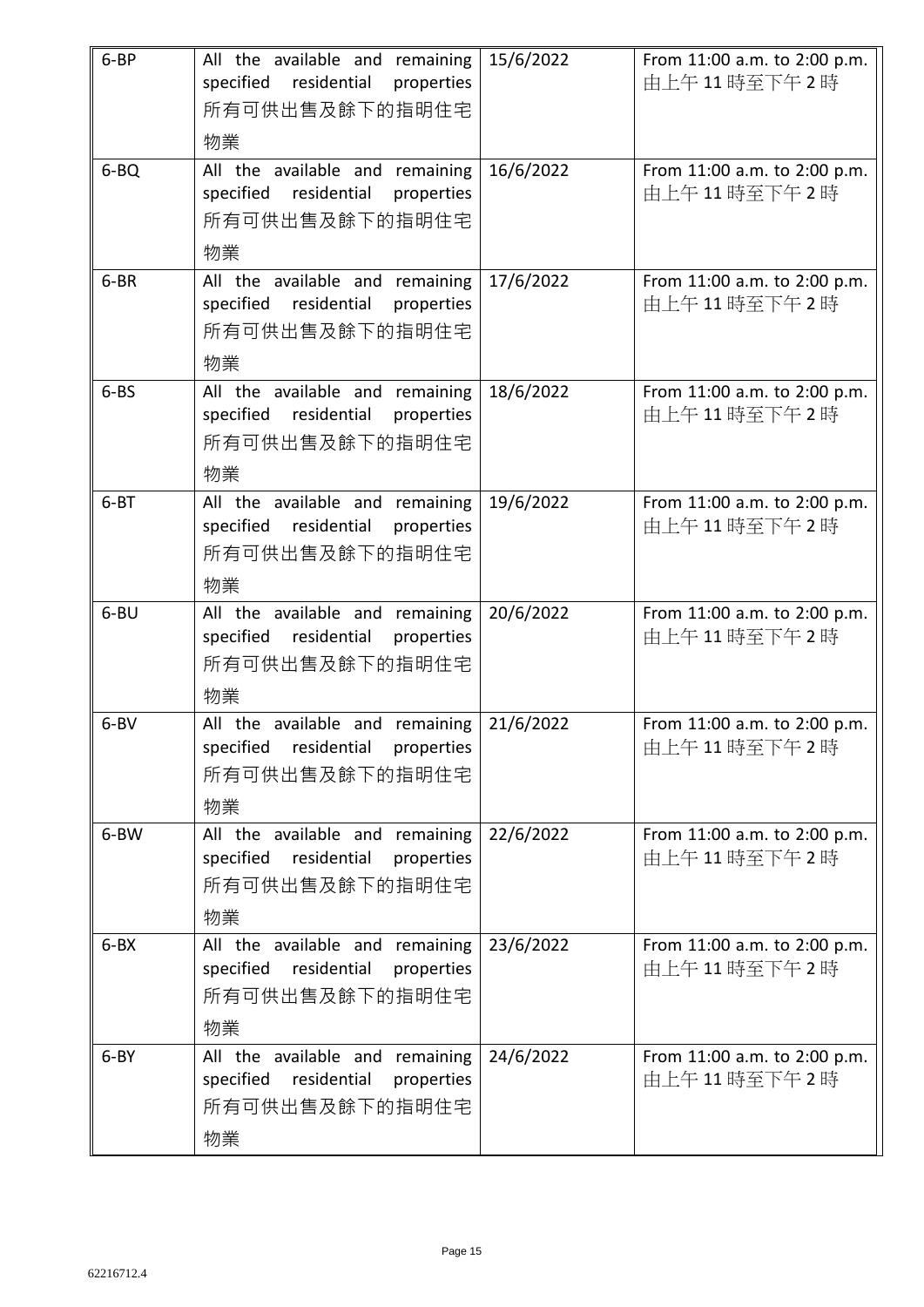| $6 - BZ$ | All the available and remaining<br>residential<br>specified<br>properties<br>所有可供出售及餘下的指明住宅<br>物業 | 25/6/2022 | From 11:00 a.m. to 2:00 p.m.<br>由上午11時至下午2時 |
|----------|---------------------------------------------------------------------------------------------------|-----------|---------------------------------------------|
| $6 - CA$ | All the available and remaining<br>specified residential<br>properties<br>所有可供出售及餘下的指明住宅<br>物業    | 26/6/2022 | From 11:00 a.m. to 2:00 p.m.<br>由上午11時至下午2時 |
| $6 - CB$ | All the available and remaining<br>specified residential<br>properties<br>所有可供出售及餘下的指明住宅<br>物業    | 27/6/2022 | From 11:00 a.m. to 2:00 p.m.<br>由上午11時至下午2時 |
| 6-CC     | All the available and remaining<br>residential<br>specified<br>properties<br>所有可供出售及餘下的指明住宅<br>物業 | 28/6/2022 | From 11:00 a.m. to 2:00 p.m.<br>由上午11時至下午2時 |
| $6$ -CD  | All the available and remaining<br>specified residential<br>properties<br>所有可供出售及餘下的指明住宅<br>物業    | 29/6/2022 | From 11:00 a.m. to 2:00 p.m.<br>由上午11時至下午2時 |
| $6 - CE$ | All the available and remaining<br>residential<br>specified<br>properties<br>所有可供出售及餘下的指明住宅<br>物業 | 30/6/2022 | From 11:00 a.m. to 2:00 p.m.<br>由上午11時至下午2時 |

Please refer to the following section entitled "Other matters".

請參閱下項「其他事項」。

**The method to be used, where 2 or more persons are interested in purchasing a particular specified residential property, to determine the order of priority in which each of those persons may proceed with the purchase:**

**在有兩人或多於兩人有意購買同一個指明住宅物業的情況下,將會使用何種方法決定每名該等人 士可購買該物業的優先次序:**

Please refer to the above method and "Other matters".

請參照上述方法及「其他事項」。

## **Other matters:**

**其他事項:**

1. The Vendor does not bind itself to review, consider or accept the highest tender or any tender, and has the absolute right(s):-

賣方無必要閱覽、考慮或接納出價最高的投標或任何投標,並有絕對權利以:-

(a) to accept any submitted tender for any or all of the specified residential properties (herein offered to be sold) at any time before the closing date and time of the tender by amending this Sales Arrangements or any other appropriate means;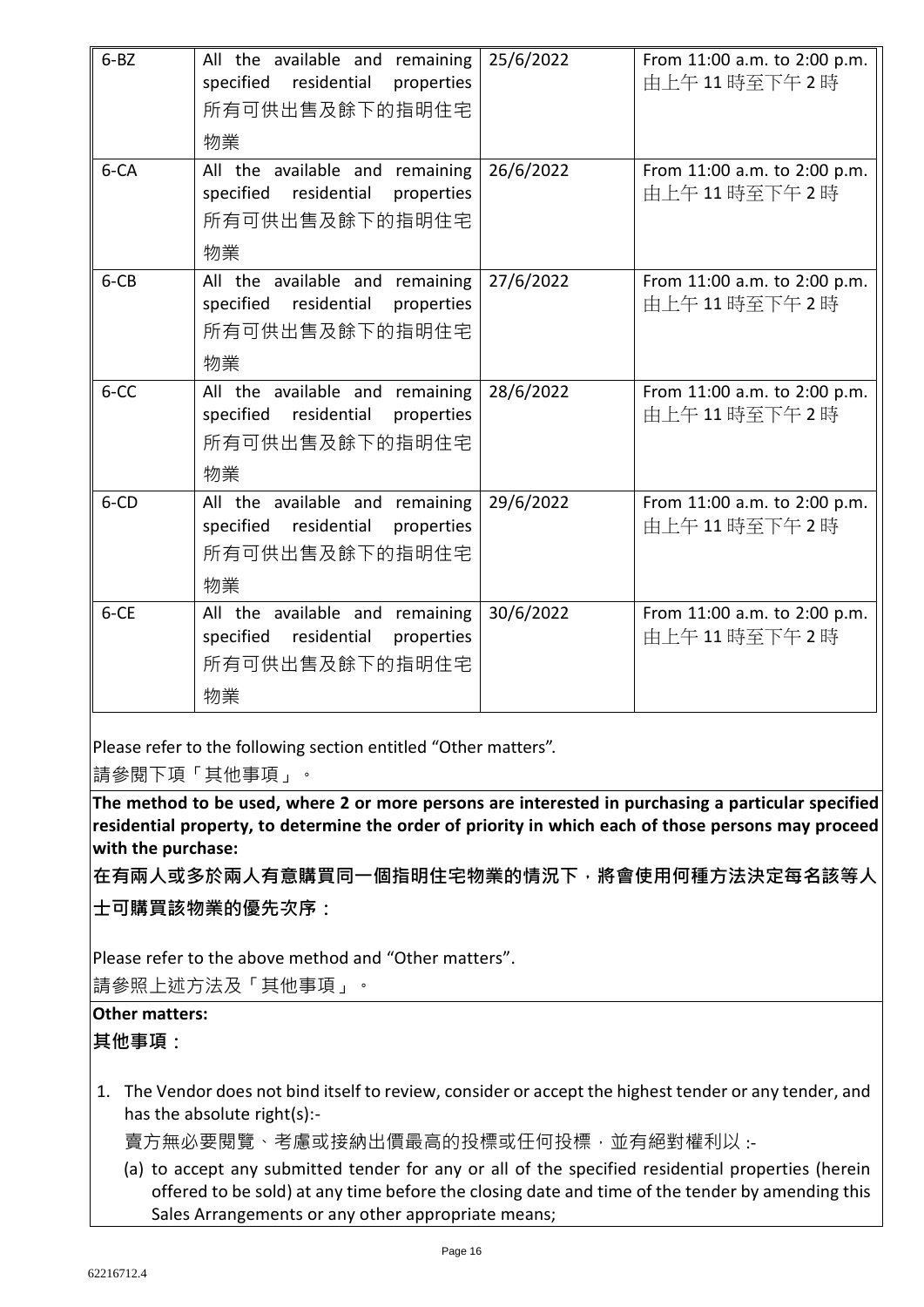在招標截止日期及時間前的任何時間透過更改本銷售安排或其他合適的方式以接納已提 交的有關任何或所有(在此銷售安排供出售的)指明住宅物業的投標;

- (b) to reject any tender or withdraw any or all of the specified residential properties (herein offered to be sold) from sale at any time before the acceptance of any submitted tender by amending this Sales Arrangements or any other appropriate means; 於接納任何已提交的投標前的任何時間拒絕任何投標或透過更改本銷售安排或其他合適 的方式以撤回出售任何或所有(在此銷售安排供出售的)指明住宅物業;
- (c) to sell or dispose of any or all of the specified residential properties (herein offered to be sold) to any person by any method from time to time by amending this Sales Arrangements or any other appropriate means;

不時透過更改本銷售安排或其他合適的方式以任何方法向任何人士出售或處置任何或所 有(在此銷售安排供出售的)指明住宅物業;

(d) to adjust the closing date and/or time of the tender for any or all of the specified residential properties (herein offered to be sold) from time to time by amending this Sales Arrangements or any other appropriate means; and

不時透過更改本銷售安排或其他合適的方式以調整任何或所有(在此銷售安排供出售的) 指明住宅物業的招標截止日期及/或時間;及

- (e) to disqualify any non-conforming tenders. 取消任何不符合要求之投標的資格。
- 2. The specified residential properties are available for viewing by tenderers by prior appointment. Tenderers are invited and advised to view the specified residential properties before submission of tender offer.

指明住宅物業現正開放予已預約的投標者參觀,特此邀請並建議投標者在入標前參觀指明住 宅物業。

3. Persons interested in submitting tenders of the specified residential properties are reminded to read the latest register of transactions of the Development so as to ascertain whether a particular specified residential property is still available for tender on a date of sale. A specified residential property will become unavailable for tender once the Vendor accepts a tender before 11:00 a.m. on the next day after the close of a previous tender exercise of that specified residential property. Please note also that the register of transactions of the Development may not be updated immediately after the Vendor accepts a tender. Please make enquiry with the Vendor as to whether a particular specified residential property is still available for tender on a date of sale. 有意遞交指明住宅物業的投標的人士敬請檢視發展項目最新的成交紀錄冊,以知悉某一指明

住宅物業在某一出售日期是否仍然可供招標出售。一旦賣方在該指明住宅物業前一輪的招標 程序完結後的翌日上午11時正之前接納該指明住宅物業的投標,該指明住宅物業即不再可供 招標出售。另請亦注意發展項目的成交紀錄冊未必一定於賣方接納投標後立即更新。請向賣 方查詢某一指明住宅物業在某一出售日期是否仍可供招標出售。

4. In the event of any discrepancy between the English and Chinese versions of these Sales Arrangements, the English version shall prevail. 如此銷售安排的中、英文版本有任何不相符之處,應以英文版本為準。